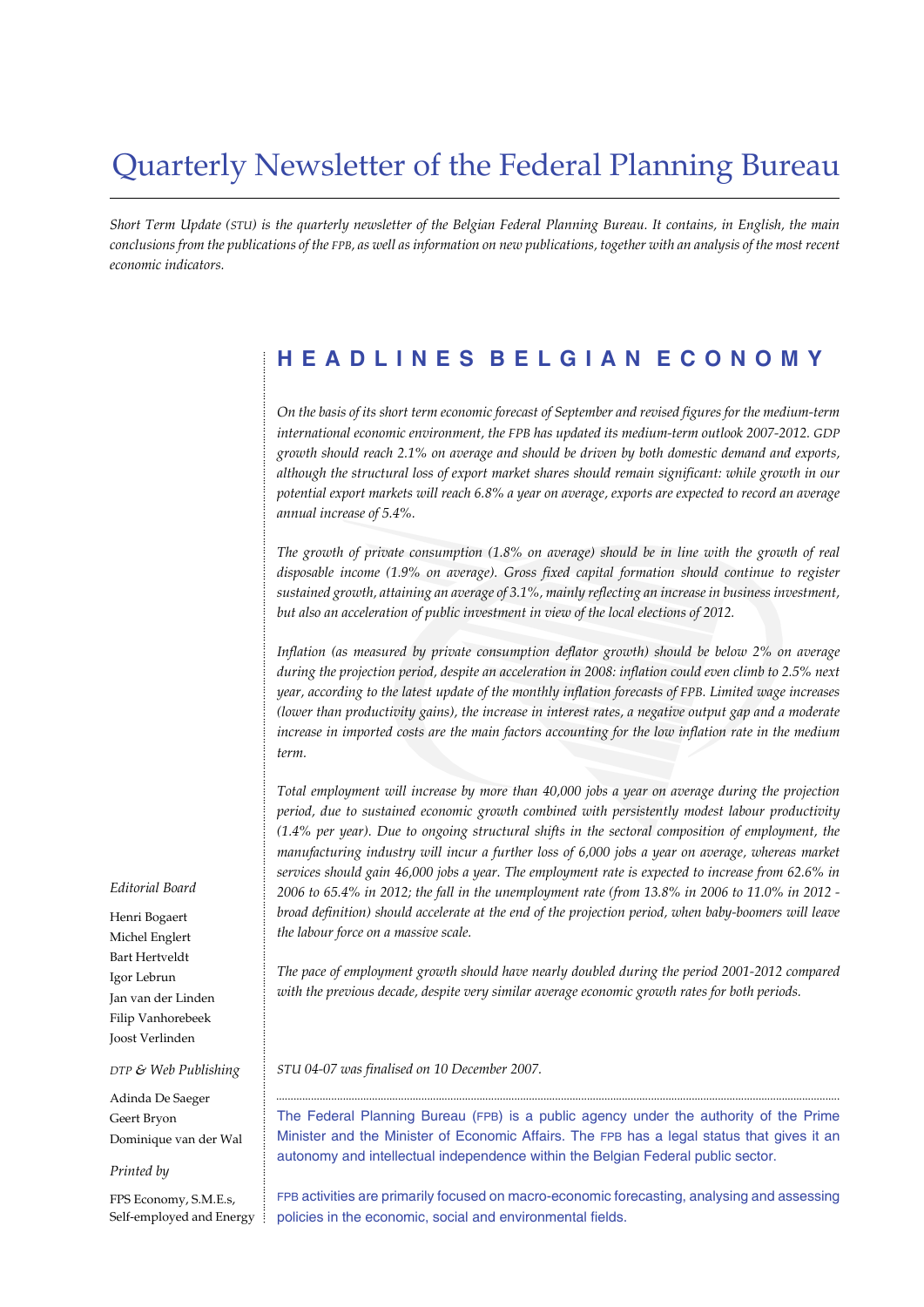# Table of Contents

| . Why the medium-low paid benefit less from gross wage increases than the better<br>paid                            |
|---------------------------------------------------------------------------------------------------------------------|
|                                                                                                                     |
| • Economic outlook for 2007-2012                                                                                    |
|                                                                                                                     |
| • Economic forecasts for Belgium by different institutions                                                          |
| • Economic forecasts for the euro area by different institutions                                                    |
|                                                                                                                     |
| • Introduction                                                                                                      |
| • Policy objectives: productivity and employment                                                                    |
| · Policy objectives: openness and FDI                                                                               |
| · Policy objectives: environment                                                                                    |
| • Micro-economic: R&D and innovation                                                                                |
| • Micro-economic: communications                                                                                    |
| · Micro-economic: internal market and competition                                                                   |
| • Micro-economic: network industries                                                                                |
| • Micro-economic: taxation and business climate                                                                     |
| • Labour market: participation                                                                                      |
| · Labour market: social cohesion                                                                                    |
| • Labour market: education                                                                                          |
|                                                                                                                     |
| • Accelerating the transition towards sustainable development                                                       |
| · Belgium's energy future challenged by climate change                                                              |
| . Qualitative employment multipliers for Belgium, results for 2000 and 2002                                         |
| • An analysis of recent measures concerning the pension scheme for the self-employed<br>• Other Recent Publications |
| · Recent history of major economic policy measures                                                                  |
|                                                                                                                     |
|                                                                                                                     |
|                                                                                                                     |
|                                                                                                                     |
|                                                                                                                     |
|                                                                                                                     |
|                                                                                                                     |
|                                                                                                                     |

All FPB publications, mentioned in this STU, can be obtained either by sending a fax  $\frac{1}{2}$  (+32 2 5077373) or by filling in the necessary form on our Internet site (http://www.plan.be).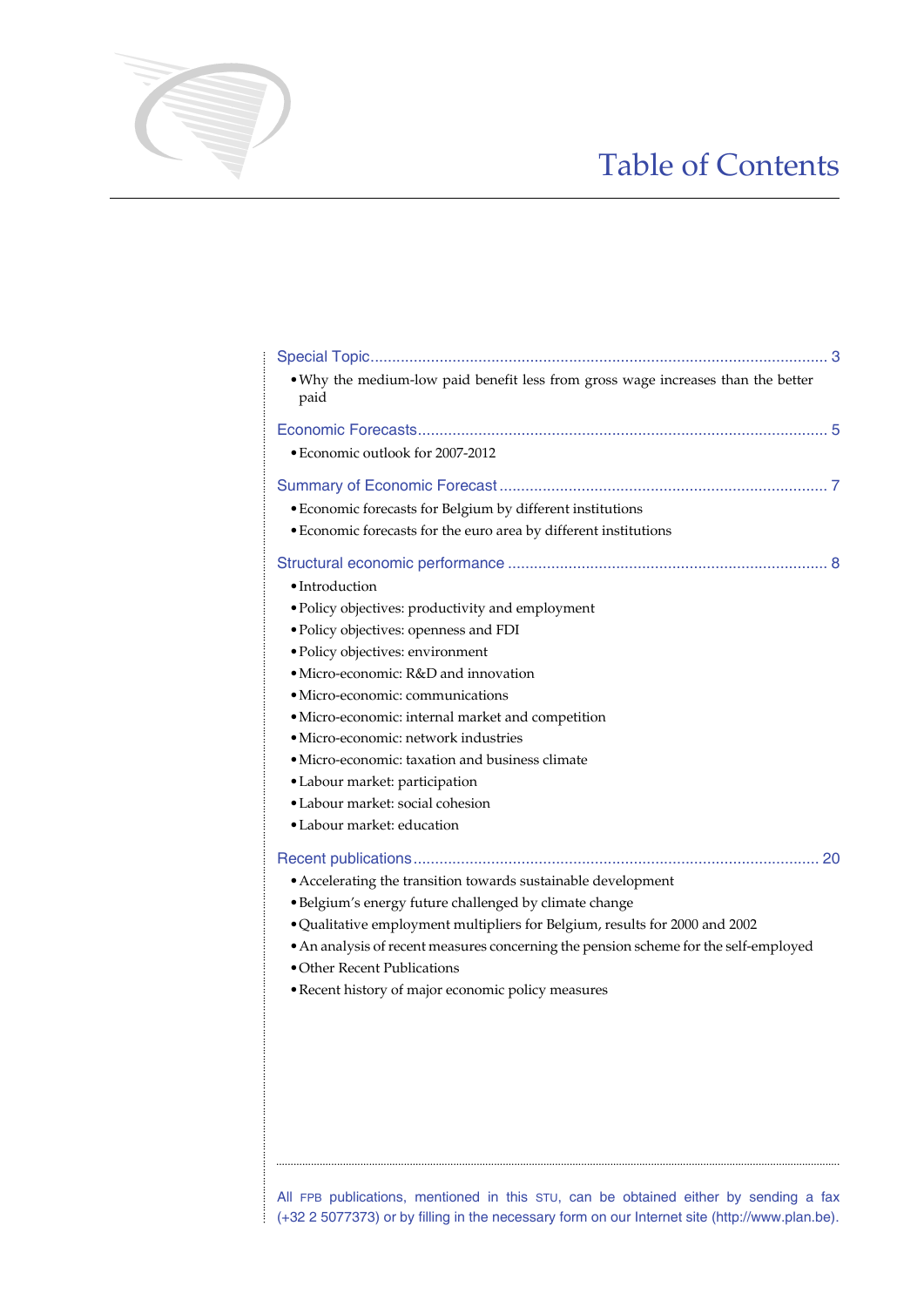### **Why the medium-low paid benefit less from gross wage increases than the better paid**

Although cuts in employers' and employees' social-security contributions (SSCs) are designed to enhance the employment of low-skilled and low-productive labour, across-the-board gross wage increases may weaken the effectiveness of these policies. Some of the disincentives on medium-low employment could be remedied by adapting the rules for SSC cuts or by reforming the personal-income tax system.

Following an across-the-board gross wage increase and assuming no adjustments in fiscal and SSC legislation, take-home wages of the medium-low-wage earners will increase by far less in comparison with other wage categories, undermining their supply of labour, while their total wage cost will increase by far more, undermining demand for their labour. The article will break down the overall marginal tax burden into the impact of SSC and personal-income tax parameters.

#### **Fiscal and SSC parameters used in the calculations**

All rates are defined as a percentage of gross wages, unless stated otherwise. The income levels marked out on the horizontal axis of Graphs 1-4 correspond to the income thresholds spelled out by the legislation on SSC cuts. Wages and SSC cuts are per quarter. The analysis of the SSC rates is based on the 2007 parameters (second quarter) of the "harmonised structural measure" (employers' SSC cuts) and the "work bonus" (employees' SSC cuts). Employers' and employees' SSC cuts cannot exceed the contributions that are legally due (32.35% and 13.07% of the gross wage). The personal-income tax rates apply to a full-time working single earner without dependents, who qualifies for the tax brackets and tax allowances prevailing in 2006. This tax payer claims only the standard default tax allowances prescribed by law. Additional tax breaks, relating e.g. to mortgages, third-tier pension funding, etc., are ignored. Being mostly lump-sum, these tax breaks would lower the average income tax rate for all income brackets, but also lower the marginal income tax rate for low income brackets at the expense of higher marginal rates for medium-low incomes, exacerbating the marginal fiscal pressure on medium-low gross wages.

#### **Overall marginal tax burden**

The share of taxes on labour in the marginal wage cost rises from 25% to 50% for very low wages, peaks at 78% for medium-low gross wages and flattens down at 68% for high wages (Graph 1). The reasons are that SSC reductions are a mixture of fixed-amount and degressive cuts, causing marginal SSC rates to be particularly high for medium-low-wage earners, and that marginal personal-income tax rates rise fast for medium-low income brackets.





**Wage cost: employers' SSC cuts and rates** 

Although employers' SSC cuts apply to all employment in businesses, they are more generous for the lower-paid (see Graph 2). The low-wage focus itself is appropriate because cutting payroll taxes on low-wage labour (broadly defined) creates more jobs than across-the-board employers' SSC cuts, as demonstrated by e.g. the Federal Planning Bureau<sup>1</sup> and a number of UCL researchers<sup>2</sup>. The basic reduction is an across-the-board cut (€400 per quarter), which is topped up with a low-wage supplement (for gross wages up to €5,870 per quarter – i.e. about 35% of the workforce employed by businesses) or a high-wage supplement (for wages in excess of  $£12,000$ ). As the differential between the low-wage threshold and the actual wage narrows, the low-wage supplement is phased out (with a slope of 0.162). The high-wage supplement increases with the differential between the actual wage and the high-wage threshold (with a slope of 0.06). Special-category supplements, varying between  $\epsilon$ 30 to  $\epsilon$ 1,000 per quarter, may come on top of that. They are linked to the age of the employee (the youngest and the oldest groups), the nature of the firm (start-ups), the working hour regime (4-day working week), the level of formal education (low formal education), or the employee's employment history (first-time employed, long-term unemployed). Since most of those additional special-category employers' SSC cuts expire after a period of time, they are ignored in the analysis here.

As a result, employees earning up to €2,783 and not belonging to any of the special categories entitled to sup-

<sup>1.</sup> D. Bassilière et al (2005), Socialezekerheidsbijdrageverminderingen en alternatieve financiering van de sociale zekerheid / Variantes de réduction des cotisations sociales et de modalités de financement alternatif, Federal Planning Bureau Planning Paper 97.

<sup>2.</sup> B. Cockx., H. Sneessens, B. Vanderlinden, Evaluations micro et macroéconomiques des allègements de la parafiscalité en Belgique, Politique scientifique fédérale et Academia Press, Gent, 2005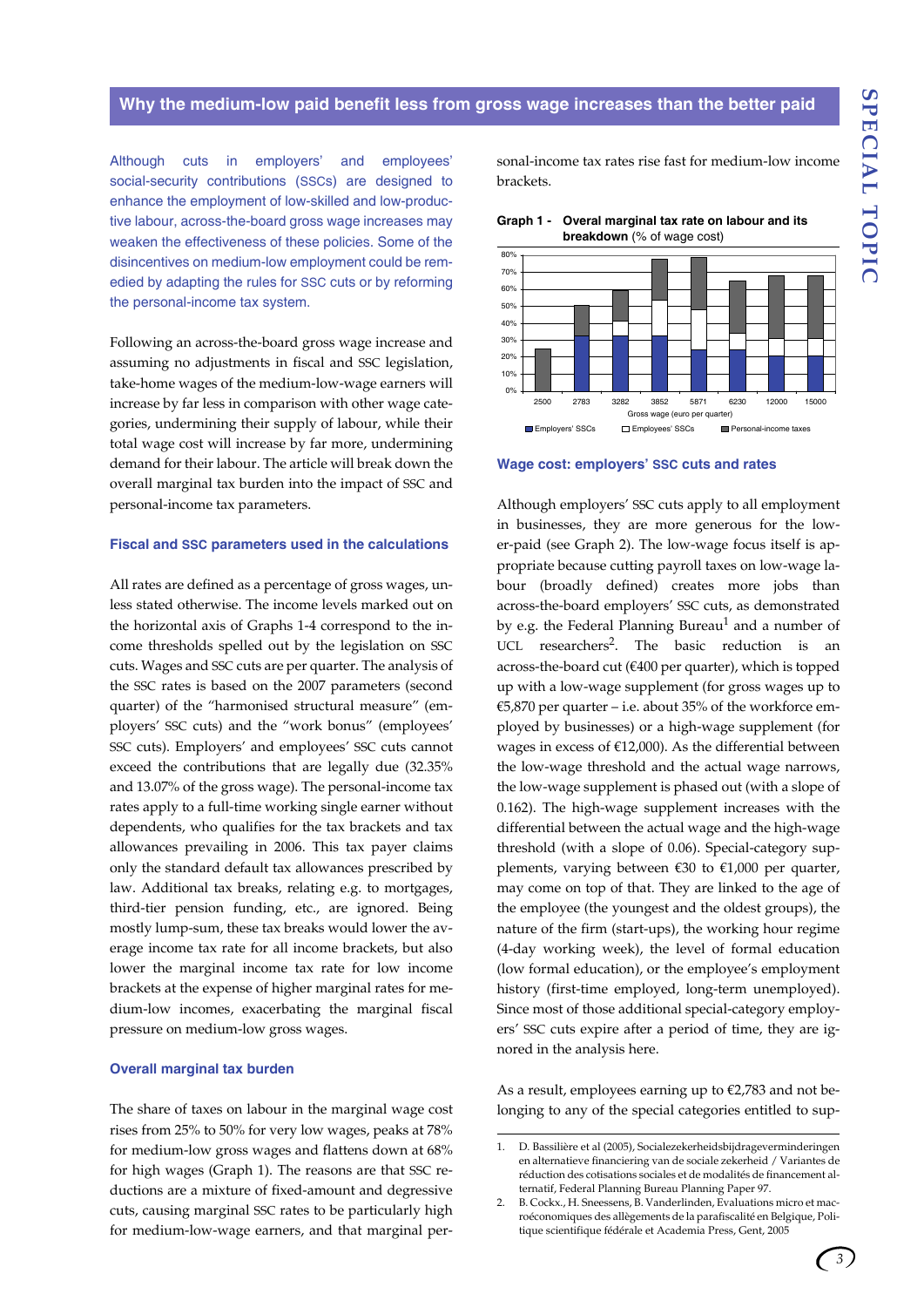**SPECIAL TOPIC SPECIAL TOPIC**

plementary employers' SSC cuts, are exempt from employers' SSCs altogether and face zero marginal SSC rates (Graph 3). The wage categories that do not enjoy wage-related SSC cuts (from €5,870 up to €12,000) face a constant marginal SSC rate, equal to 32.35%. Those earning more than €12,000 are taxed at a lower marginal SSC rate: 26.35% (32.35 minus 0.06). And, spectacularly, medium-low-wage earners are subjected to a far higher marginal SSC rate: 48.55% (32.35 plus 16.20).













A 1% rise in the gross wage raises the wage cost of the very low-paid (up to  $\epsilon$ 2,783 gross per quarter) by 1% (Graph 4), by 1.05% or less the wage cost of those earning more than the low-wage threshold (€5,870 gross per quarter). In contrast, employees whose gross wage is situated in the declining section of the employers' SSC reduction curve, face far higher increases in the wage cost, starting from a painful 1.49% that gradually eases off to 1.05%. The inverted-U impact on wage costs hurts the competitiveness of the medium-low paid in terms of wage cost. Employees who started off at very low wages, will face either an increasing reluctance by employers to let them move up the pay scale or an increasing likelihood of losing their job.

# **Take-home wages: employees' SSC cuts and rates and personal-income tax rates**

Disincentives also appear on the supply side. Low-wage earners are entitled to a reduction in employees' SSC cuts (Graph 2), which should make low-skilled and low-productive labour force more inclined to accept low-paying jobs. The SSC cuts amount to at most  $£429$ per quarter for gross wages up to €3,852 per quarter, and gradually fall for gross wages exceeding that threshold, becoming zero for wages exceeding €6,230. It is precisely the phasing-out of the employees' SSC reductions that may have perverse effects on the supply of labour, a complication already reported by Valenduc  $(2007)^1$  for the year 2002. Very-low-wage earners (up to €3,282) are exempt from paying employees' SSC and face zero marginal SSCs (Graph 3). Employees earning more than the low-wage threshold (€6,230) face effective and marginal SSC rates equal to 13.07%. In contrast, medium-low-wage earners also face marginal SSC rates that are far higher than 13.07% (up to 31%). Moreover, personal-income taxes seem to penalise low-wage earners more at the margin than other income groups (Graph 3) due to the combination of rising nominal tax rates and falling marginal tax allowances. The biggest increase in marginal personal-income tax rates (from 24% to 40% of the gross wage) occurs between the low and medium-low end of wage distribution.

As a result, a 1% increase in gross wages translates into a 0.8% rise in the take-home wages of the very-lowwage earners, a 0.7% rise for employees earning more than the low-wage threshold, but only a poor 0.4% for the medium-low-wage earners (Graph 4). The feeble response of take-home wages may blunt labour supply in several ways: either by a general reluctance to supply more labour or by an aversion to be promoted into slightly better paid jobs that command higher responsibility in the workplace.

### **Fixing the problem**

Some of the disincentives to medium-low-wage employment could be remedied. Indexing the parameters of the SSC cuts to the overall gross wage would remove the creeping drain on low-wage SSC cuts over time. Applying the low-wage supplement to all wages would imply constant marginal SSC rates and still maintain lower average rates at the low-wage end. A personal-income tax reform could tackle the fast rise in the marginal rates for medium-low incomes.

<sup>1.</sup> Valenduc C. (2007), Taxation du travail, emploi et compétitivité, FOD Financiën / SPF Finances, p 45.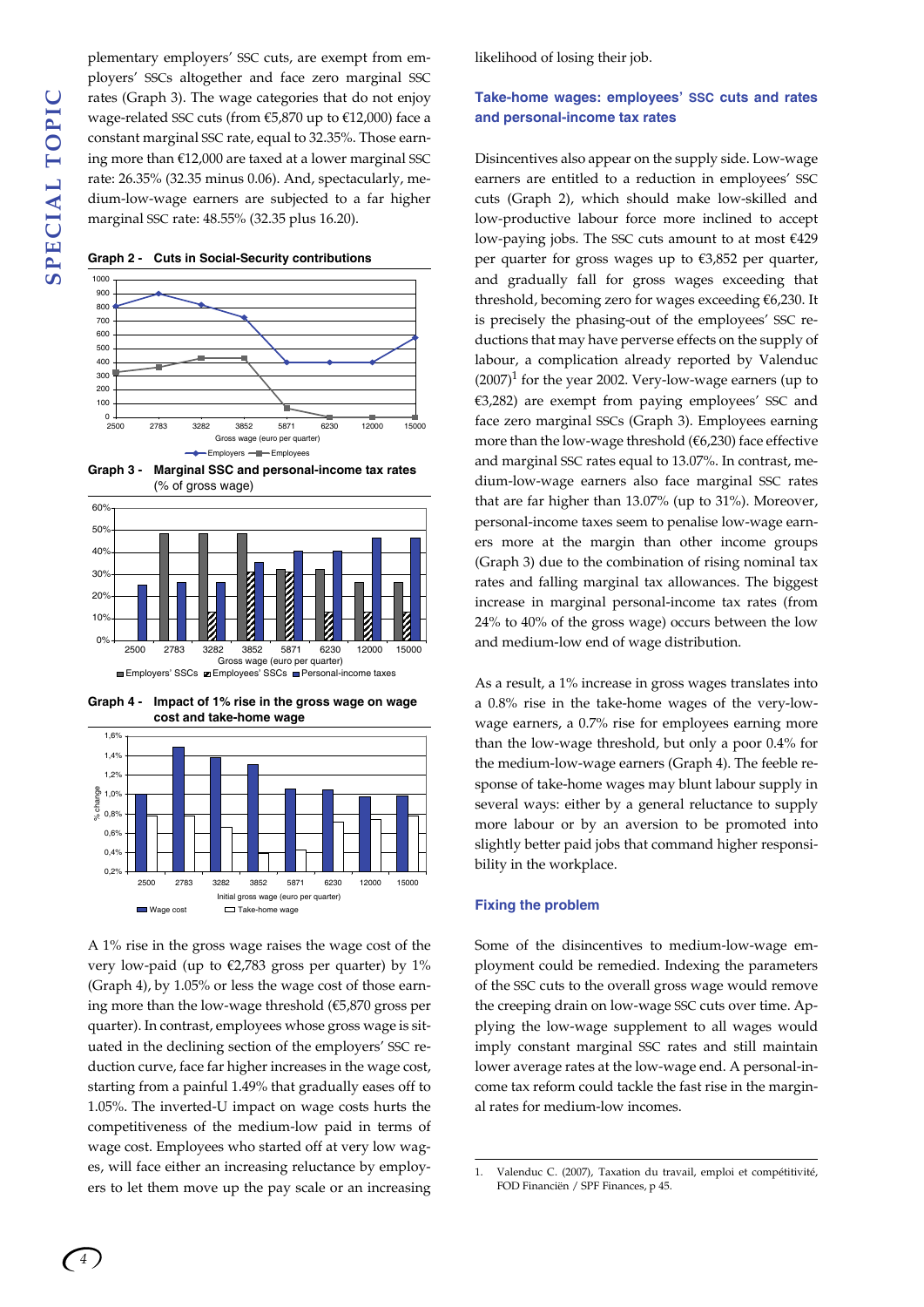# **Economic outlook for 2007-2012**

In October the FPB prepared an update of its medium-term economic outlook from May 2007, covering the 2007-2012 period. This new outlook should serve as the macroeconomic basis for the calculations in the new Belgian Stability Programme.

# **Revised short-term and medium-term potential market development forecasts**

Based on an updated short term forecast (see economic forecasts for 2007-2008, dated September 2007) and revised growth in potential export markets and in international prices in the medium term, the new medium-term forecast shows average GDP growth reaching 2.1% during the period 2007-2012 (1.7% for the period 2001-2006). As in the economic forecast for May 2007, this development can be largely accounted for by domestic demand, as well as by the performance of exports.

# **Graph 1 - Actual and potential GDP growth**



After moderate growth in 2005, private consumption has become more dynamic in 2006, particularly due to the favourable development in household disposable income (stimulated especially by reductions in personal income tax and by the rise in employment). From 2007 onwards, household demand growth should stabilise at a rate equal to 1.8% on average. Gross fixed capital formation should continue to register sustained growth, attaining an average of 3.1% during the 2007-2012 period, mainly reflecting the increase in business investment, but also an acceleration of public investment at the end of the projection.

Growth in exports should be 5.4% on average and the contribution of net exports to GDP growth is expected to be 0.1%-points. The external surplus, which strongly reduced between 2002 and 2005, should grow again and attain 3.1% of GDP in 2012. The level of the external surplus also reflects a high level of domestic savings, compared to the European standards.

## **Inflation will not exceed 2% on average**

Limited wage increases (lower than productivity gains), the increase in interest rates, a negative output gap (until 2012) and a moderate increase in imported costs are the main factors accounting for an inflation rate that will not exceed 2% on average and will remain below this level in the medium term.

#### **Significant fall in the unemployment rate**

In a context of a favourable macroeconomic environment (GDP growth equalling 2.1% per year on average) and persistently modest labour productivity growth (1.4% per year), employment will increase substantially (0.9% growth per year on average; 247,000 extra jobs between 2006 and 2012). This increase is accompanied by ongoing structural shifts in the sectoral composition of employment, with manufacturing incurring a further loss of 36,000 jobs and market services gaining 273,000 jobs, bringing its share in total employment to 61.6% in 2012 (43.2% in 1980 and 58.8% in 2006).

With value added growth slightly falling and productivity growth slightly increasing over the coming years, employment growth will gradually level off (from 1.1% in 2007 to 0.7% in 2012). However, based on current official population forecasts, the growth in the working-age population will diminish even faster (from 0.5% in 2007 to -0.1% in 2012). Hence, the employment rate will increase from 62.6% in 2006 to 65.4% in 2012, at an accelerating pace.

**Graph 2 - Employment and unemployment** 



Because the age structure of the population of working age is shifting in favour of the older age groups - whose participation rates tend to be lower than average - the overall contribution of demographic factors to labour force growth is turning negative. On the other hand, labour force growth will be supported by the structural rise in the female participation rate and by policy meas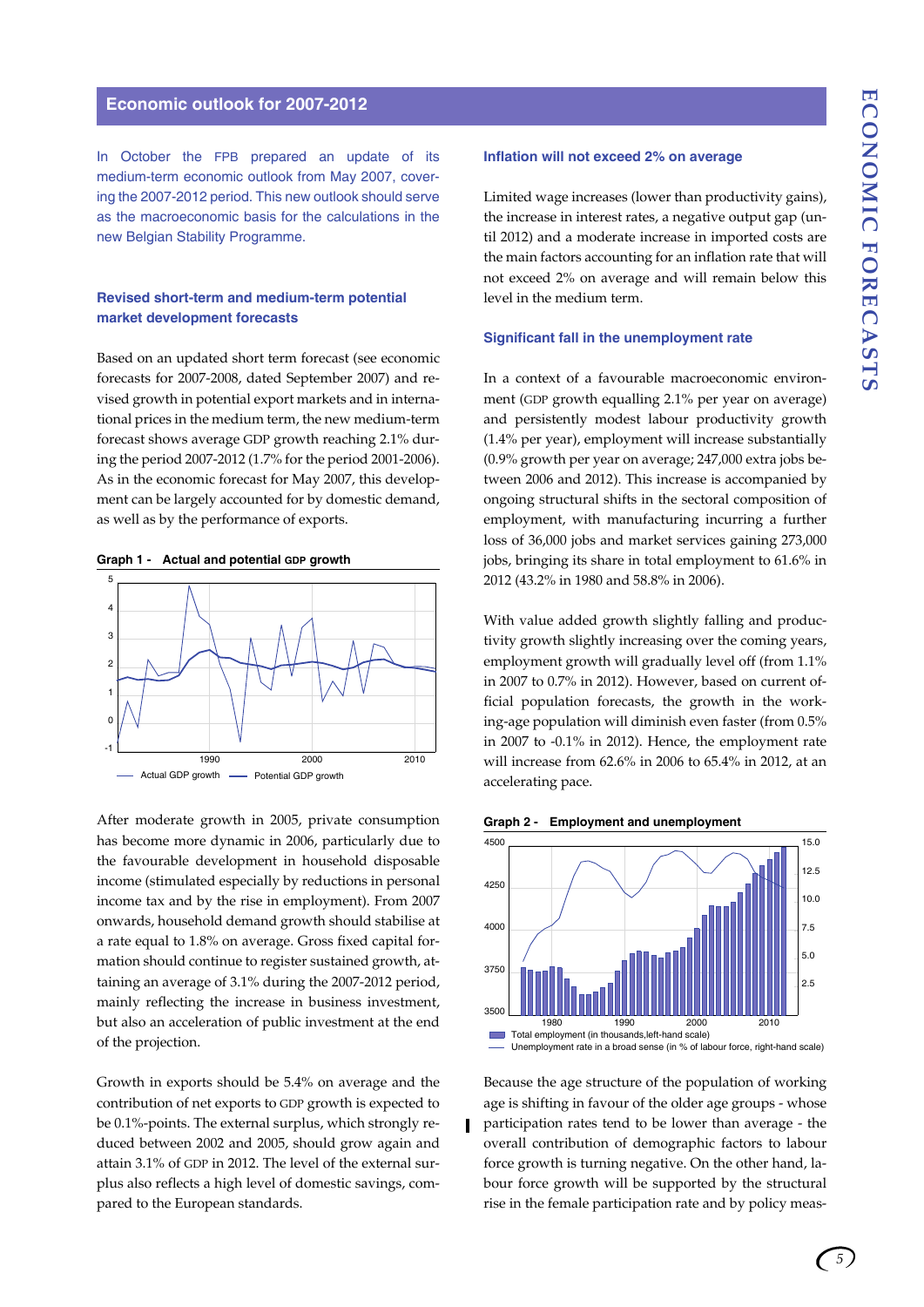ures designed to boost activity at the top of the age scale. On balance, the labour force will still grow in the medium run (0.5% on average per year; increase of 117,000 persons), but by far less than employment, with unemployment hence diminishing substantially over the period (130,000 persons) and the unemployment rate falling from 13.8% in 2006 to 11.0% in 2012. This labour market scenario implies a considerable decrease in the structural unemployment rate. The underlying assumption is that the upward pressure on the latter from an ageing and regionally unevenly growing labour supply will be sufficiently countered by the various measures in place that are aimed at enhancing active labour market search and increasing the pay-off of job searching.

# **Slight surplus for the public finances in the medium term**

As usual, the exercise assumes that policy will be unchanged**.** 

A slight net financing requirement appears in 2007, widening to 0.5% of GDP in 2008. The deficit should then reduce gradually and finally turn into a slight surplus by 2012 (0.2% of GDP). The objectives set out in the Stability Program (a financing capacity of 0.3% of GDP in 2007, increasing thereafter by 0.2% yearly until reaching 0.9% of GDP in 2010) will not be reached without additional measures. Nevertheless, the total public debt to GDP ratio will continue to decline, from 84.1% in 2007 to 70.2% in 2012.

Since 2000, one-shot measures have contributed to balancing the budget. However, the primary surplus has constantly been deteriorating (-2.4% of GDP in total between 2000 and 2006), but this was compensated by an equivalent drop in interest charges (-0.4% of GDP on av-

erage each year). In 2007 and 2008, the primary surplus will deteriorate further and the budget will turn to deficit if no new measures are taken. As from 2009, the primary surplus should finally stabilise at 3.2 or 3.3% of GDP, but the fall in interest charges, limited to -0.2% of GDP a year, will not leave as much room for manoeuvre as in the past.





### **Kyoto objectives not yet completely fulfilled in 2012**

Due to high energy prices (which stimulate the penetration of energy-efficient technologies) and the reorganisation of the industrial sector, final energy consumption should grow moderately by 0.6% per year on average, whereas the energy-intensity of GDP should decrease yearly by 1.6% on average. Total greenhouse gas emissions (CO<sub>2</sub>, CH<sub>4</sub>, N<sub>2</sub>O, HFC, PFC, SF<sub>6</sub>) should be stabilised and even slightly reduced in 2012, compared to 1990. However, in 2012 total emissions are expected to still be 3% higher than the objective. Further efforts should be made in order to reach the target defined by the Kyoto Protocol.

| Table 1 - Key figures for the updated medium-term economic outlook of October 2007 |
|------------------------------------------------------------------------------------|
| period averages - changes in volume unless otherwise stated                        |

|                                                               | 1991-2000 | 2001-2006 | 2007-2012 |
|---------------------------------------------------------------|-----------|-----------|-----------|
| Potential export market                                       | 6.7       | 5.5       | 6.8       |
| Private consumption                                           | 2.0       | 1.2       | 1.8       |
| Public consumption                                            | 1.8       | 1.6       | 2.0       |
| Gross fixed capital formation                                 | 1.8       | 2.2       | 3.1       |
| Stock building (contribution to GDP growth)                   | 0.1       | 0.2       | 0.0       |
| Final domestic demand                                         | 2.0       | 1.6       | 2.1       |
| Exports                                                       | 4.9       | 2.7       | 5.4       |
| Imports                                                       | 4.6       | 2.6       | 5.5       |
| Net exports (contribution to GDP growth)                      | 0.3       | 0.2       | 0.1       |
| GDP                                                           | 2.1       | 1.7       | 2.1       |
| Private consumption prices                                    | 1.8       | 2.2       | 1.9       |
| Real disposable income - households                           | 1.6       | 0.7       | 1.9       |
| Domestic Employment (annual changes in 000s)                  | 22.6      | 31.1      | 41.1      |
| Unemployment, FPB definition <sup>a</sup>                     |           |           |           |
| - thousands                                                   | 599.5     | 695.4     | 565.1     |
| - % of labour force                                           | 12.6      | 13.8      | 11.0      |
| Current account balance (% of GDP) <sup>a</sup>               | 4.2       | 2.8       | 3.1       |
| General Government financing capacity (% of GDP) <sup>a</sup> | 0.0       | 0.2       | 0.2       |
| الممتعمم فمالمعتمل                                            |           |           |           |

end of period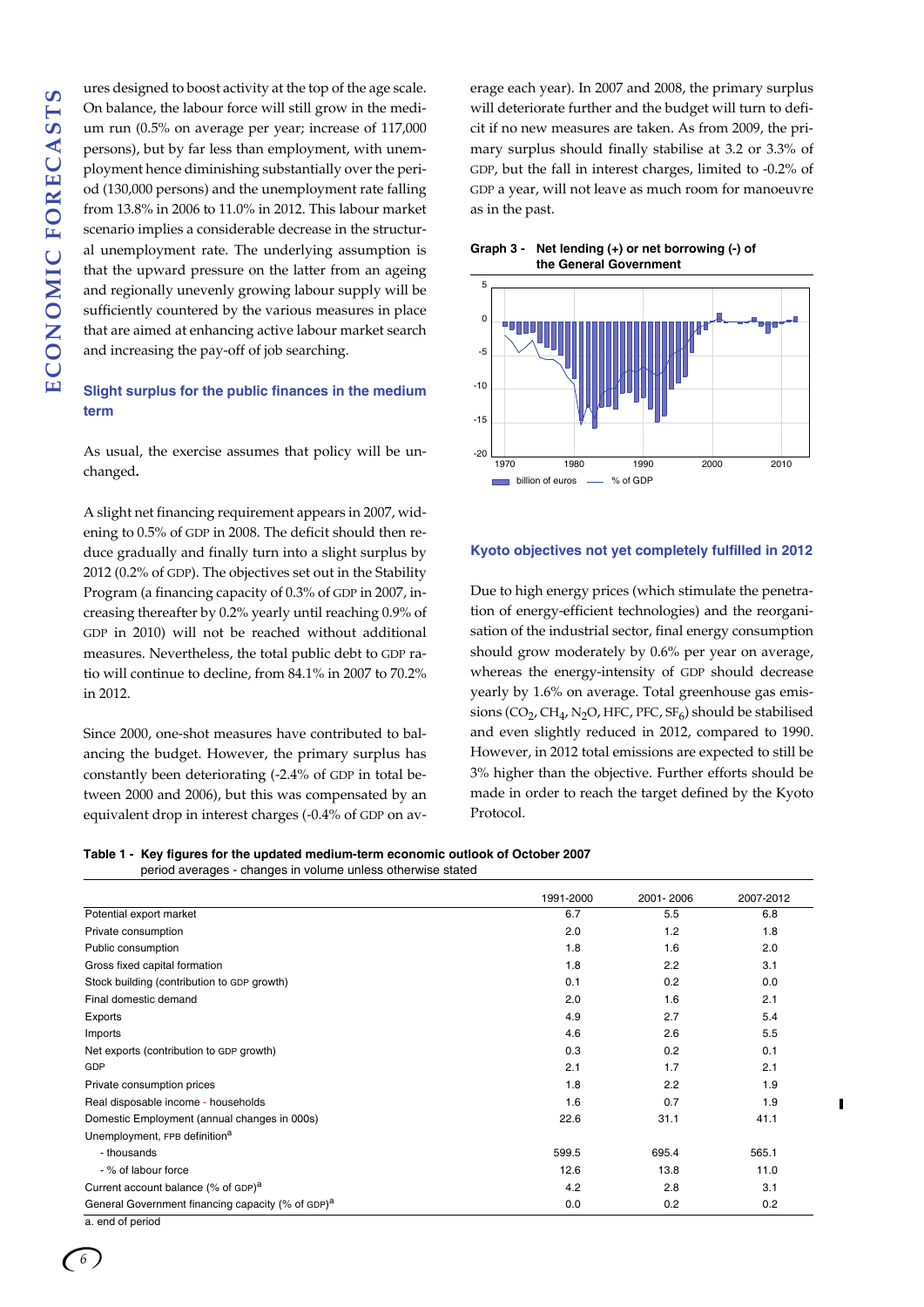# **Economic forecasts for Belgium by different institutions**

|                                    | GDP-growth |      | Inflation |        | Government Balance |                  | Date of |
|------------------------------------|------------|------|-----------|--------|--------------------|------------------|---------|
|                                    | 2007       | 2008 | 2007      | 2008   | 2007               | 2008             | Update  |
| Federal Planning Bureau [1]        | 2.7        | 2.1  | $1.7*$    | $2.2*$ |                    | $\bullet$        | 09/07   |
| INR/ICN [1]                        | 2.7        | 2.1  | 1.7       | 2.2    |                    | $\cdot$          | 09/07   |
| National Bank of Belgium [2]       | 2.5        | 2.2  | 1.6       | 1.8    | $-0.1$             | $-0.2$           | 06/07   |
| European Commission [2]            | 2.7        | 2.1  | 1.7       | 2.1    | $-0.3$             | $-0.4$           | 11/07   |
| OECD <sub>[2]</sub>                | 2.6        | 1.9  | 1.7       | 2.3    | $-0.2$             | $-0.4$           | 12/07   |
| <b>IMF [2]</b>                     | 2.6        | 1.9  | 1.8       | 1.8    | $-0.2$             | $-0.2$           | 10/07   |
| <b>ING [1]</b>                     | 2.6        | 1.8  | 1.8       | 2.2    | $-0.2$             | $-0.7$           | 11/07   |
| Fortis Bank [2]                    | 2.6        | 1.9  | 1.8       | 2.2    | 0.0                | $-0.4$           | 11/07   |
| Dexia [1]                          | 2.6        | 2.1  | 1.5       | 2.3    | $\sim$             | $\sim$ 100 $\mu$ | 11/07   |
| KBC Bank [1]                       | 2.6        | 1.7  | 1.9       | 2.2    | $-0.3$             | $-0.3$           | 12/07   |
| Petercam <sup>[1]</sup>            | 2.5        | 1.75 | 2.0       | 1.75   | $-0.2$             | $-0.5$           | 11/07   |
| <b>IRES</b> [1]                    | 2.7        | 1.9  | 1.6       | 2.0    | 0.0                | $-0.5$           | 10/07   |
| Consensus Belgian Prime News [2]   | 2.6        | 2.0  | 1.7       | 1.9    | $-0.1$             | $-0.2$           | 09/07   |
| Consensus Economics [2]            | 2.3        | 2.1  | 1.8       | 1.8    |                    | $\mathbf{r}$     | 11/07   |
| Consensus The Economist [2]        | 2.6        | 2.0  | 1.8       | 2.0    |                    | $\cdot$          | 12/07   |
| Consensus Wirtschaftsinstitute [2] | 2.7        | 2.2  | 1.5       | 1.8    | $-0.1$             | $-0.1$           | 10/07   |
| Averages                           |            |      |           |        |                    |                  |         |
| <b>All institutions</b>            | 2.6        | 2.0  | 1.7       | 2.0    | $-0.2$             | $-0.4$           |         |
| International public institutions  | 2.6        | 2.0  | 1.7       | 2.1    | $-0.2$             | $-0.3$           |         |
| <b>Credit institutions</b>         | 2.6        | 1.9  | 1.8       | 2.1    | $-0.2$             | $-0.4$           |         |

[1] Inflation forecasts based on the evolution of the national index of consumer prices

[2] Inflation forecasts based on the evolution of the harmonised index of consumer prices \* Inflation forecasts were recently revised upwards to 1.8% in 2007 and 2.5% in 2008

# **Economic forecasts for the euro area by different institutions**

|                                          | GDP-growth |      | Inflation |      | Government Balance |           | Date of |
|------------------------------------------|------------|------|-----------|------|--------------------|-----------|---------|
|                                          | 2007       | 2008 | 2007      | 2008 | 2007               | 2008      | update  |
| European Commission                      | 2.6        | 2.2  | 2.0       | 2.1  | $-0.8$             | $-0.9$    | 11/07   |
| OECD                                     | 2.6        | 1.9  | 2.1       | 2.5  | $-0.7$             | $-0.7$    | 12/07   |
| <b>IMF</b>                               | 2.5        | 2.1  | 2.0       | 2.0  | $-0.9$             | $-1.1$    | 10/07   |
| <b>ING</b>                               | 2.6        | 1.7  | 2.1       | 2.2  | $-1.0$             | $-0.8$    | 11/07   |
| Fortis Bank                              | 2.6        | 2.0  | 2.1       | 2.2  | $-1.0$             | $-0.9$    | 11/07   |
| Dexia                                    | 2.7        | 2.1  | 2.1       | 2.1  | $\blacksquare$     | $\bullet$ | 11/07   |
| <b>KBC Bank</b>                          | 2.6        | 2.0  | 2.1       | 2.1  | $-1.0$             | $-0.8$    | 11/07   |
| Deutsche Bank                            | 2.6        | 1.7  | 2.1       | 2.2  | $-1.0$             | $-0.9$    | 11/07   |
| Goldman Sachs                            | 2.6        | 1.7  | 2.1       | 2.3  | $-1.2$             | $-1.1$    | 11/07   |
| Morgan Stanley                           | 2.6        | 2.0  | 2.1       | 2.2  | $-1.3$             | $-1.1$    | 11/07   |
| <b>Consensus AIECE</b>                   | 2.6        | 2.2  | 1.9       | 2.0  | ä,                 | $\cdot$   | 10/07   |
| <b>Consensus Economics</b>               | 2.6        | 2.0  | 2.0       | 2.1  | $\cdot$            |           | 11/07   |
| Consensus Wirtschaftsforschungsinstitute | 2.6        | 2.1  | 1.9       | 2.1  | $-0.8$             | $-0.8$    | 10/07   |
| <b>Consensus The Economist</b>           | 2.6        | 1.9  | 2.2       | 2.2  |                    | $\bullet$ | 12/07   |
| Averages                                 |            |      |           |      |                    |           |         |
| <b>All institutions</b>                  | 2.6        | 2.0  | 2.1       | 2.2  | $-1.0$             | $-0.9$    |         |
| International public institutions        | 2.6        | 2.1  | 2.0       | 2.2  | $-0.8$             | $-0.9$    |         |
| <b>Credit institutions</b>               | 2.6        | 1.9  | 2.1       | 2.2  | $-1.1$             | $-0.9$    |         |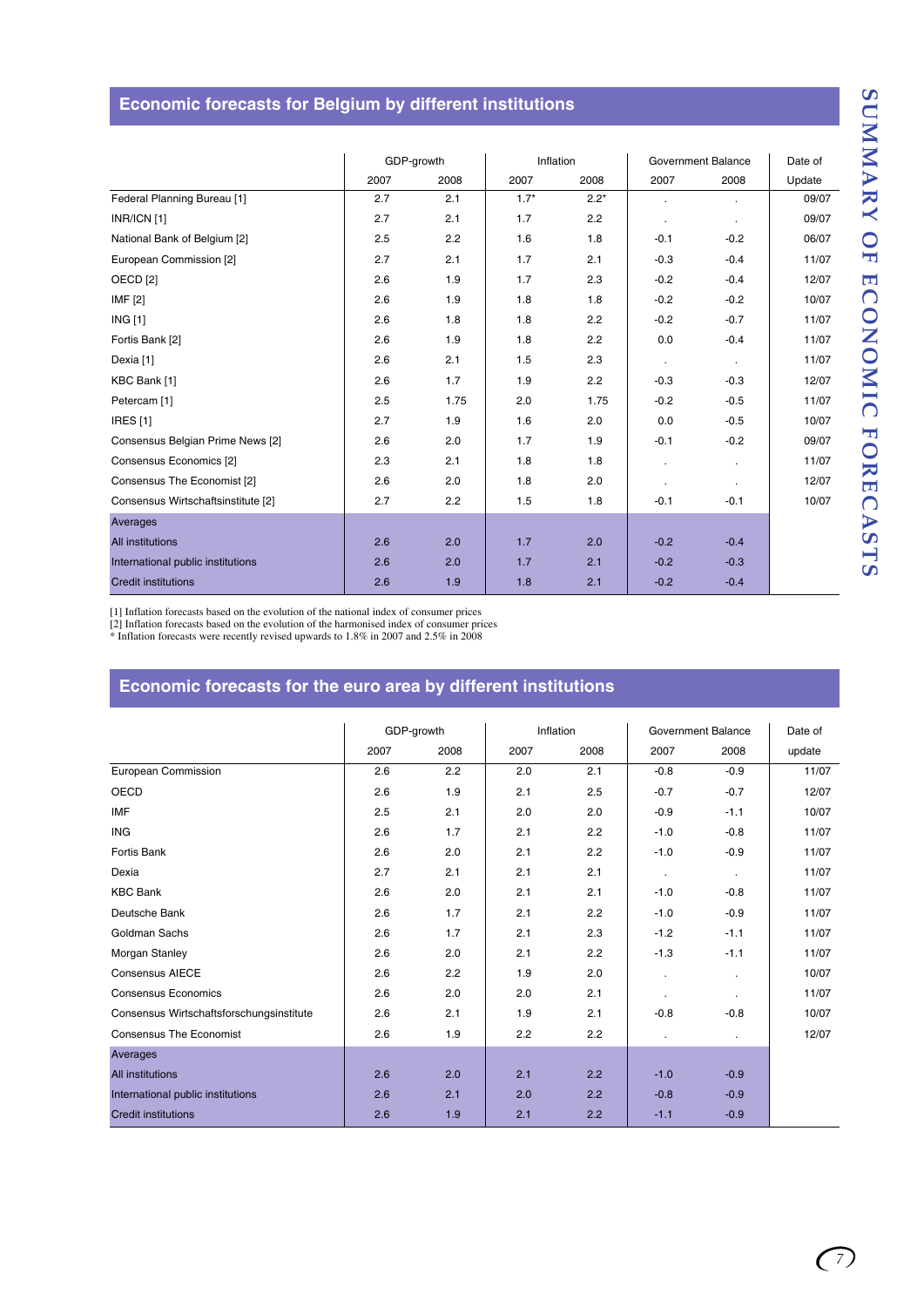# **Introduction**

The FPB annual benchmarking of structural economic performance follows the mid-term review of the Lisbon Strategy and the new sets of Broad Economic Policy Guidelines (BEPG) and Employment Guidelines (EG).

#### **Economic and political triggers**

The mid-term review of Lisbon Strategy, launched in 2005, aims to strengthen the economic structure of the EU in order to create jobs and growth. One of the key ways of achieving this is to further reform product, labour and capital markets. The functioning of these markets is assumed to have an impact on the levels of economic growth and employment in the medium and long term. Good performance in these areas is expected to have a positive impact on competitiveness and on the allocation of labour and capital.

Since the mid-term review, each Member State has drawn up clear policy objectives in three-year National Reform Programmes (NRP). These objectives are based on a set of Integrated Guidelines (IG), covering both BEPG and EG. The Member States make annual progress reports on their implementation. The present set of these reports has been submitted to the EU in October 2007 and was peer reviewed in November.

#### **Overview of the issue**

This issue gives an international benchmarking of structural reform in Belgium. Like the NRP, it follows the new IG as closely as possible, but is limited to the micro-economic and labour market guidelines. No macroeconomic guidelines are covered. The overview starts with the ultimate policy objectives: productivity, employment openness and environment. It is followed by the microeconomic indicators and labour market indicators of structural reform, respectively. Note that openness is considered an objective since it should have a positive impact on the cross-border allocation of labour and capital.

Half of the indicators are drawn from the Structural Indicators database of Eurostat. This database covers many issues related to economic structure and has been built to follow up the progress of implementation of the IG and to detect best practices. Comparisons with the EU average generally refer to the EU27, but in certain cases the reference is still to the EU25 or EU15. Where sufficient data was available, reference is also made to the US and Japan.

# **Summary of Belgium's performance**

The Belgian economy is characterised by a relatively high level of hourly labour productivity, but a relatively low employment rate. A factor behind this may be the relatively high labour cost, partly determined by the continuing high tax wedge. Furthermore, the productivity performance may be determined by the high standard of education compared to other Member States, although participation in science and technology programmes and life-long learning could be further improved. In other areas that may determine productivity, such as ICT, innovation, technology, venture capital and market regulation, Belgian performance is close to the EU average. A further factor behind the relatively low employment rate could be the relatively low level of entrepreneurship.<sup>1</sup> Part-time work and the average retirement age have come close to the EU average, but may be further improved given the performance of countries such as the Netherlands and the UK. Youth unemployment is still relatively high.

At both the Belgian level and the average EU level, performance is improving in most areas, but targets are still far from being met. For Belgium, the improvements have been strong in education, the information society, market regulation, foreign direct investment and creation of the internal market. Improvements have also been made in employment for specific target groups and environmental issues. Minor improvements have been made in the fiscal pressure on labour and the performance of network industries. In a few areas performance is worsening: these are innovation, poverty risk and the fiscal pressure on capital. The following table indicates to what extent the targets set by the EU for specific indicators have been met.

#### **Table - Performance with respect to EU targets\***

| Indicator                              | Target     |          | Belgium EU average | <b>Best</b><br>practice |
|----------------------------------------|------------|----------|--------------------|-------------------------|
| Total employment rate                  | 70%        | 61%      | 64%                | DK NI                   |
| Employment rate for older<br>workers   | 50%        | 32%      | 44%                | SE DK                   |
| Emission of greenhouse<br>gases        | $-7.5\%**$ | $-2.1\%$ | $-2.0%$            | <b>SE UK</b>            |
| R&D expenditures as % of<br>GDP        | 3%         | 1.9%     | 1.8%               | SE FI                   |
| <b>Transposition deficit</b>           | $1\%$      | 1.5%     | 1.6%               | LT LV                   |
| Participation in life-long<br>learning | 12.5%      | 7.5%     | 9.6%               | SE DK                   |

Source: Eurostat (Structural Indicators)<br>
(\*) Data for the most recent year available (2005/2006/2007). For further defi-<br>
nitions and explanations, see the respective indicators on the following pages.<br>
(\*\*) -8% for the E

Note that what is 'better' and 'worse' from the perspective of market performance may be the opposite from other perspectives. Here, all interpretation has been made from the perspective of market performance.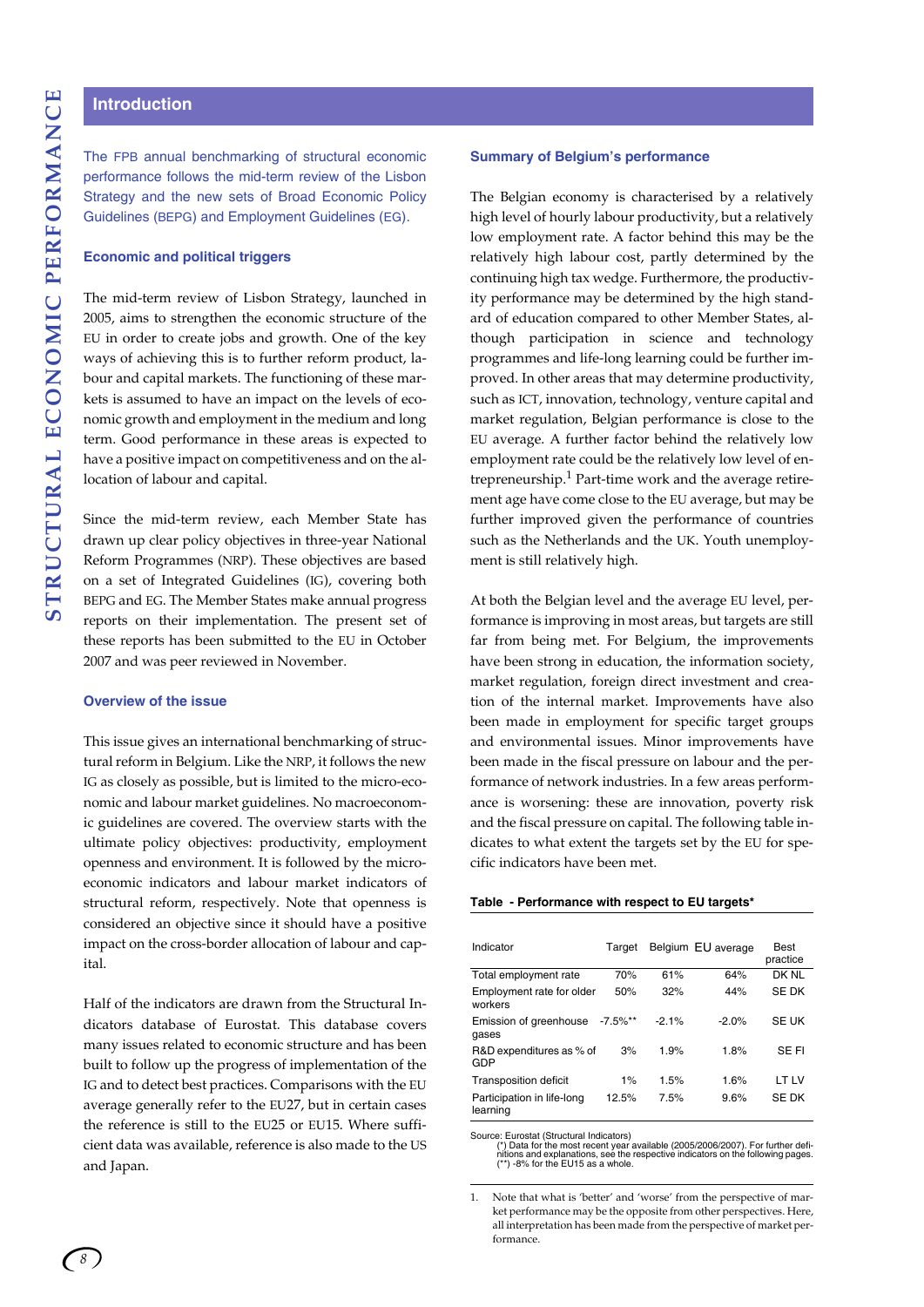#### **Graph 1 - GDP per hour worked (Belgium=100)\***



**Graph 2 - GDP per capita, in PPS (Belgium=100)**







(\*) The number of persons aged 15 to 64 in employment, divided by the total population of the same age group.



**Graph 4 - Real GDP growth differential with Belgium**

GDP per hour worked in Belgium is among the highest in the world. Between 2000 and 2005, Luxembourg was the only EU country that exceeded the Belgian figures. However, a slight decrease in Belgian relative performance can be observed for the most recent year: the Belgian GDP per hour worked for 2005 was 26.8% higher than the EU15 average, after 29.9% for 2004. This relative decrease was also observed for Germany and the UK, which had the lowest GDP per hour worked among the countries shown in Graph 1. By contrast, France and the United States were able to increase their positive gap against the EU15 average, which in 2005 reached 19.7% and 16.7% respectively.

In 2006, Belgian GDP per capita was 22.2% higher than the EU27 average. In comparison to the neighbouring countries, this performance was better than the French and German score but lower than the Dutch one, with a GDP per capita 32.1% higher than the EU27 average. The positive Belgian GDP per capita gap has declined since 2004. This has been also the case in Germany and the United Kingdom.

In spite of the clear progress in the employment rate over the last two decades, the situation of the Belgian labour market remains unsatisfactory. After rising sharply during the second half of the nineties, the Belgian employment rate remained stable at around 60% until 2004. In 2006, it reached 61%, one of the highest levels in many years, but still 3.3%-points below the European average and some 9%-points below the EU target line. Between 2000 and 2006, a clear increase in the employment rate was registered in France, Germany, the Netherlands and in the EU27 as a whole. The United Kingdom stabilised its employment rate at the high level of 71.5%, which is close to the American level (72%).

In 2006, economic growth in Belgium was strong and exceeded the growth rates of all countries presented in Graph 4. Potential GDP, which excludes business-cycle influences, gives a measure of the supply capacity of an economy. As it is an unobserved variable, different methods may lead to different results. According to the European Commission's calculations, Belgian potential GDP grew on average by 2.2% per year over the period 2001-2005, which is close to France and the Netherlands. Over the same period, German potential growth was around 1.4%, whereas the United Kingdom reached 2.8%.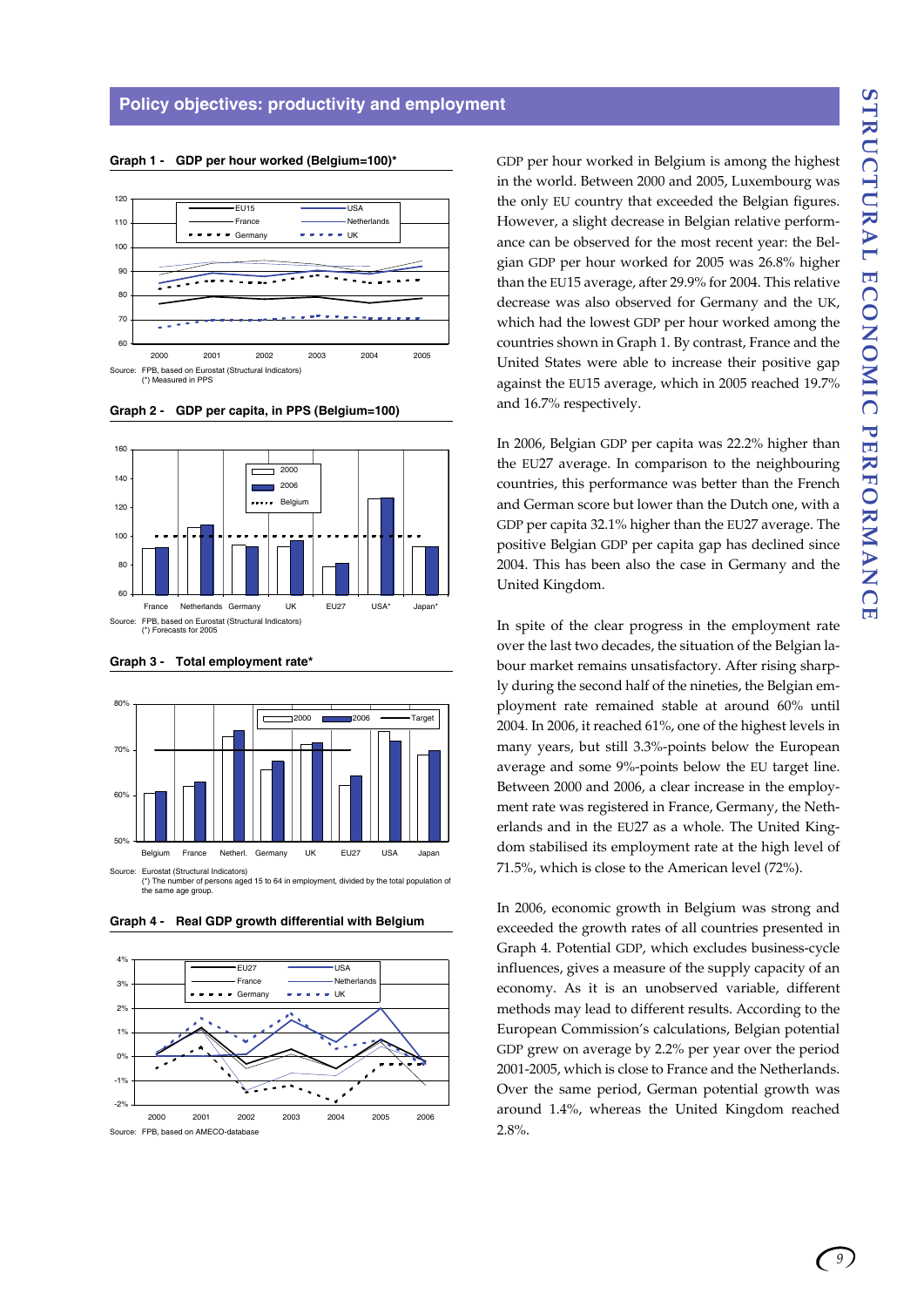# **Policy objectives: openness and FDI**

**Graph 5 - Degree of openness, in % of GDP\***

#### Eurostat (Comext) (\*) Average value of exports and imports of goods, valued in current prices  $0%$ 10% 20% 30%  $40<sup>°</sup>$ 50% 60% 70% 80% 90% 100% Belgium France Netherlands Germany UK EU25 Extra-EU Intra-EU 20052006 2004





(\*) Trade is derived from balance of payments statistics and does not correspond to the mer-chandise trade statistics given elsewhere. It is likely that for most economies trade in commade is derived from balance<br>indise trade statistics given e<br>rcial services is understated.



# **Graph 7 - Inward FDI, in % of GDP\***

**Graph 8 - Outward FDI, in % of GDP\***



Belgian domestic markets are traditionally very open to international competition both through trade and foreign investment. This competition should foster efficiency and bring prices down. The degree of openness to trade in goods – calculated as the average share of imports and exports of goods in a country's GDP – is particularly high for Belgium, as shown on Graph 5. It reached 90% in 2006. No other member state of the EU is as open to trade in goods as Belgium. Nonetheless, the degree of openness has increased quite substantially in recent years for several of the new Eastern European Member States, which thereby come closer to the level of Belgium. Outstanding examples are Slovakia (79% in 2006), Estonia (68%), the Czech Republic (66%) and Slovenia (62%). The bigger member states tend to have a lower degree of openness: 35% in 2006 for Germany, 23% for France, and 22% for the UK. Note that it is even lower for countries such as Japan (14%) or the US (11%).

Although internal trade of the EU makes up a substantial part of world trade in goods, it is also important to take a look at trade with non-member countries as this is where most of the future competition on product markets is likely to come from. In 2006, extra-EU imports accounted for 29% of Belgium's total imports and extra-EU exports accounted for 24% of Belgium's total exports. These shares are below the EU25 average of 37% for imports and 33% for exports, which implies that compared to other Member States, Belgium's trade is more focused on the EU. But the importance of extra-EU trade is growing for Belgium and for a majority of EU Member States.

Countries try to attract foreign investment not only to enhance competition, but also in the hope for positive effects such as technology spillovers, improvements in productivity and job creation. When measured in terms of inward FDI as a percentage of GDP, it turns out that Belgium has been quite successful in attracting foreign investment. Graph 7 shows that this indicator is higher for Belgium than for its neighbours. Although FDI flows are generally quite volatile and sensitive to large individual transactions, this good performance should be seen in the light of Belgium's very good score for the 2005 edition of the OECD's FDI Regulatory Restrictiveness Index. In a panel of 30 OECD and 13 non-OECD countries, Belgium is ranked second. Only Latvia obtains a better score, i.e. is less restrictive for inward FDI.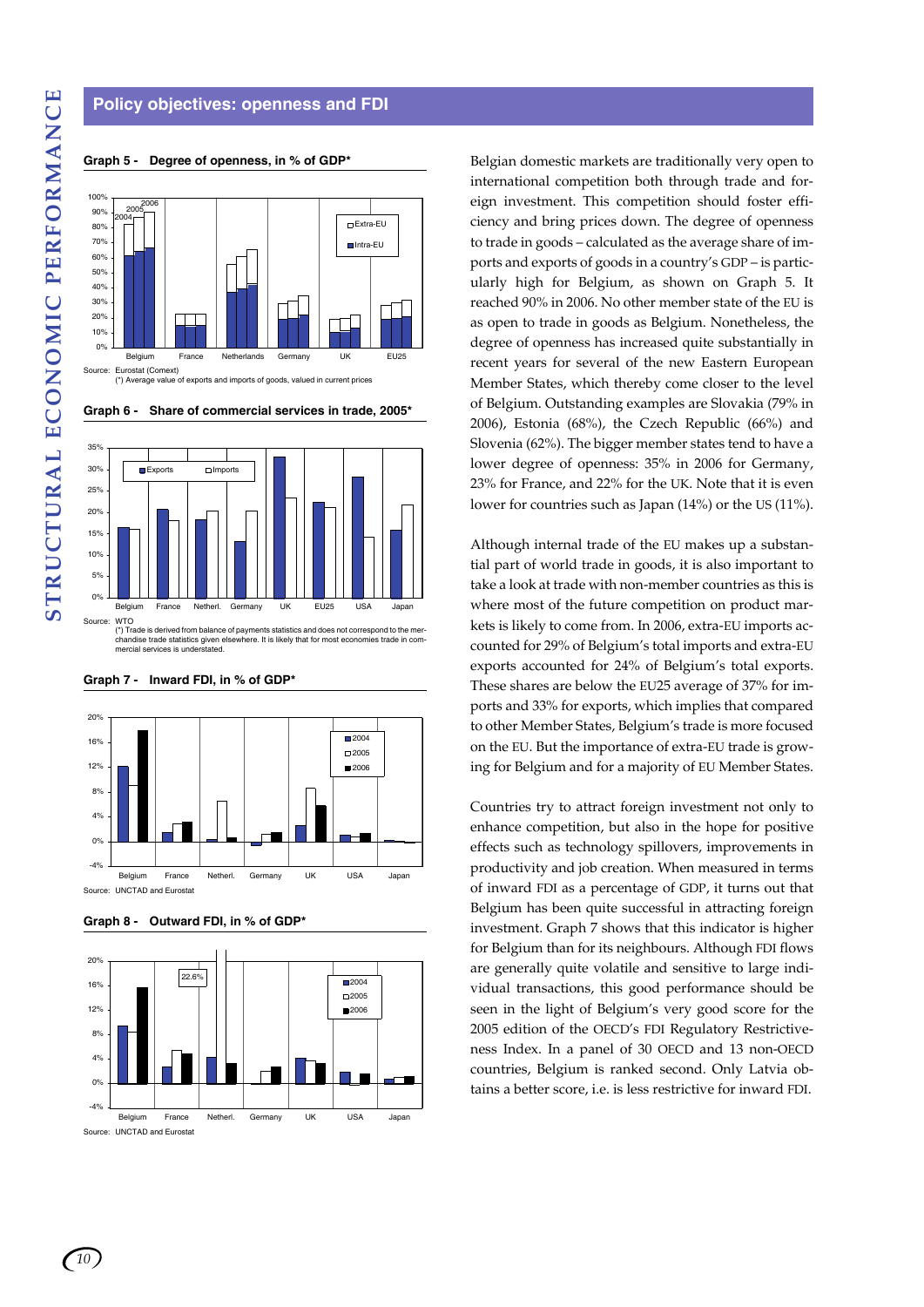#### **Policy objectives: environment**



**Graph 9 - Greenhouse gas emission deviations from 2010 target**

**Graph 10 - Emission of tropospheric ozone precursors, % change\***





**Graph 11 - Energy intensity\*** 

at constant 1995 prices

**Graph 12 - Municipal waste collected, in kg/person**



As regards air pollution, Belgium has performed worse than its neighbouring countries and the EU25. Although decreases in acidifying substances, tropospheric ozone precursors and fine particles were achieved, these were less pronounced in Belgium than, on average, in the rest of Europe. Between 1990 and 2004 Belgium achieved a decrease of 39% in acidifying emissions, and of 30% in tropospheric ozone precursors, while the corresponding decreases in the EU25 were of 50% and 39%. As concerns fine particles, Belgium achieved a decrease of 31% during that period, while the corresponding decrease in the EU15 was equal to 45%. To meet its Kyoto protocol obligations, Belgium needs to obtain an average decrease in its greenhouse gas emissions over the 2008-2012 period of 7.5% of the 1990 level. Belgium still has a somewhat longer way to go to fulfil its commitments than its neighbouring countries, although the effort will be slightly less than for the EU15 as a whole. The lacklustre performance of Belgium in the field of air pollution can partly be explained by the high energy intensity of its economy. However, the decrease in this energy intensity of 14% between 1995 and 2005 was higher than the corresponding decrease for the EU27.

Due to the low rate of connection of the population to waste water treatment plants and a relatively high surplus of nitrogen per hectare, water pollution was also higher in Belgium than in its neighbouring countries. There were problems not only with the quantity of freshwater abstracted in order to sustain the Belgian economy, but also with the quality of coastal and inland bathing waters. In 2003 only 15% of Belgium's coastal bathing waters met the Bathing Waters Directive's guide levels, the lowest percentage among the EU15, and only 84% of inland bathing waters complied with mandatory standards, being the third lowest percentage.

As concerns waste generation, Belgium outperformed its neighbours. While municipal waste collected per person in the EU27 increased by 9% between 1995 and 2005, in Belgium it increased by a mere 2%. As a consequence, municipal waste collected per person in Belgium in 2005 was only 90% of the EU27 average, whereas in 1995 it was still 96% of the EU27 average.

Regarding biodiversity, in 2006 10% of Belgian territory was designated as an area for protection. This was higher than in its neighbouring countries, although still below the percentage for the EU25 as a whole.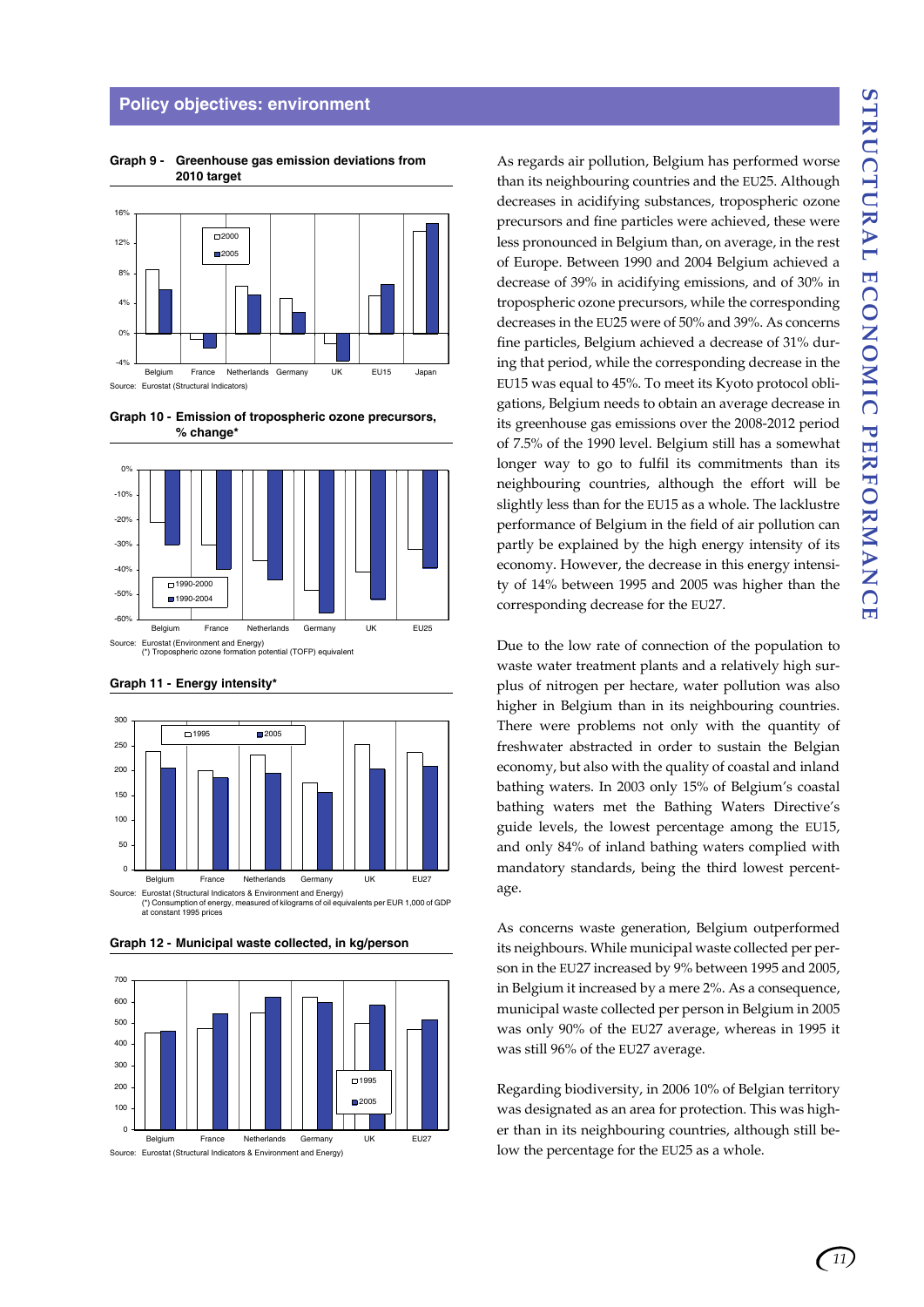# **Micro-economic: R&D and innovation**



**Graph 13 - R&D expenditure by source of funds, as % of GDP**





**Graph 15 - Patent applications per million inhabitants**



**Graph 16 - Venture capital investment as % of GDP**



Source: Eurostat (Structural Indicators)

Innovation is a major source of productivity growth in the long term and consequently plays an important role in economic growth. It depends directly on the level of R&D activity. That is why reinforcing R&D and innovation systems is vital if Europe wants to foster competitiveness and become a more dynamic knowledge-based economy. After a few years of figures above the European average, R&D intensity in Belgium has been situated below the average of the EU15 since 2002. However, it remains equivalent to the average of the EU27 in 2005 (1.86% of GDP in Belgium, against 1.91% in the EU15 and 1.84% in the EU27). This is the result of a larger decrease of the R&D intensity in Belgium than in the other countries since 2001.

Belgian firms financed R&D at a level of 1.11% of GDP in 2005, which was above the European average. Large firms are responsible for the majority of R&D activity and have played an important role in the recent fall of Belgian R&D expenditure. R&D intensity financed by the public authorities reached 0.46% of GDP, which was significantly below the European average for 2005 (0.64%) and equivalent to the level achieved in Belgium in 2001.

R&D activities and innovation are concentrated in the medium- and high-technology sectors (MHT). In 2006, the MHT sectors represented 10.6% of total employment in Belgium, which is slightly above the European average and more or less equivalent to the level achieved in 2000 (10.9%).

The number of patent applications is an indicator of the exploitation of R&D activities. In the last available year, the number of patent applications from Belgium filed with the European<sup>1</sup> and US<sup>2</sup> Patent Offices was slightly above the European average.

Easy access to venture capital promotes the dissemination of innovation. In 2006, investment in Belgium in venture capital amounted to 0.17% of GDP, which was very close to the European average (0.19%) and the US (0.18%) and above the levels achieved by its neighbours, with the exception of UK. The decreasing trend in the early stage investment observed in Belgium over recent years continued, while a strong increase was recorded on average in the European Union in 2006. On the other hand, investment in expansion and replacement underwent a strong increase in Belgium in 2006, allowing Belgium to do better than the European average.

1. By priority date.

<sup>2.</sup> By date of grant.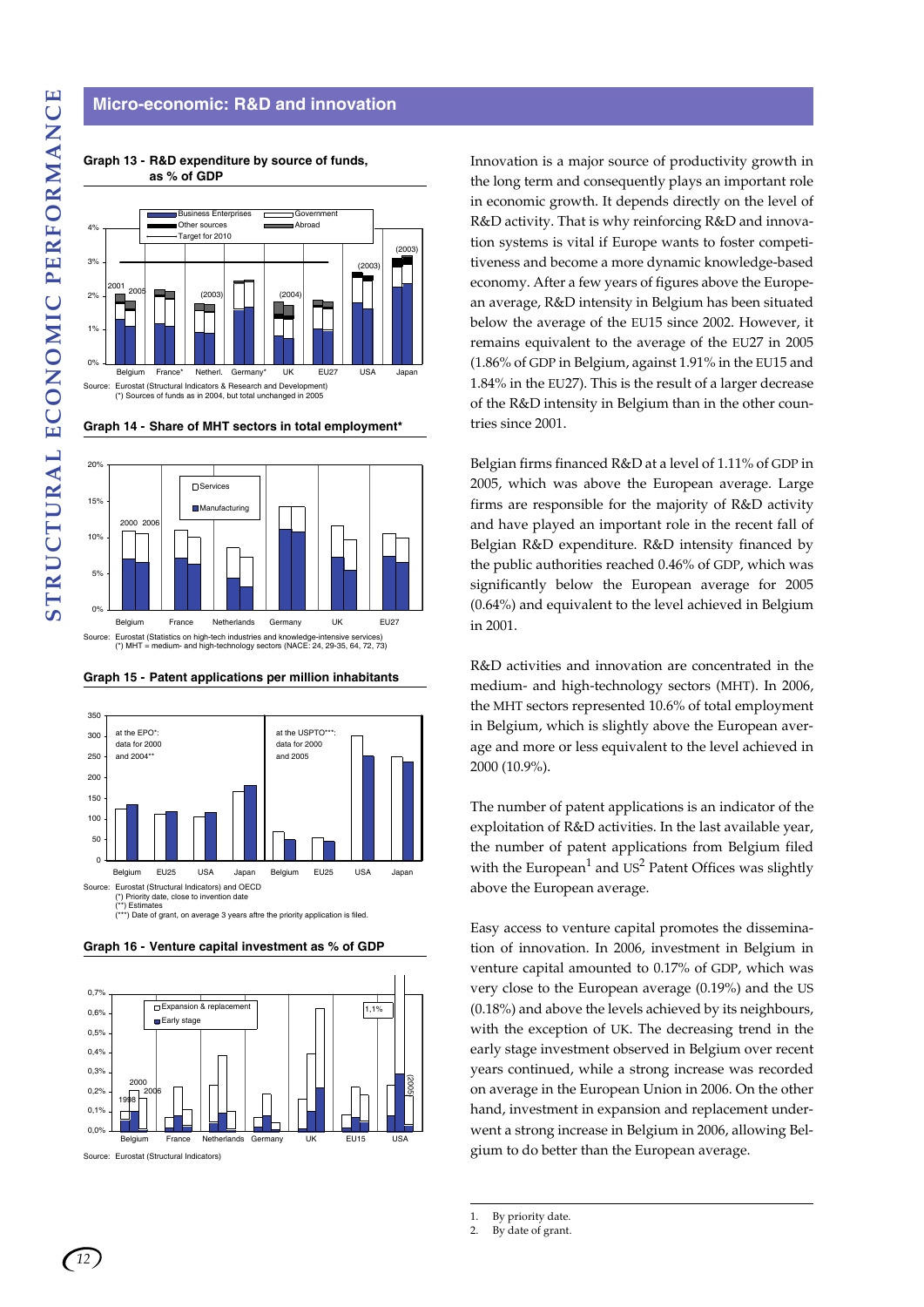

**Graph 17 - Local call charge per 10 min. (EUR, VAT incl.)**

**Graph 18 - Expenditures on ICT as % of GDP**



**Graph 19 - Internet connections per 100 households**

Source: Eurostat (Structural Indicators)



**Graph 20 - Number of domestic letters per worker\***



Source: FPB/BfP, own calculations based on data from De Post/La Poste and UPU<br>(\*) Because of different data definitions, country-by-country comparisons may not be relia of different data definitions, country-by-<br>reliations country comparisons may not be reliabecause of unferent data deminions<br>(\*\*) Break in data series for employ

In the Belgian electronic communications market, dominant positions are held by the fixed and mobile incumbents and by the largest mobile entrant. All three are subject to price control. Unbundling of DSL lines seems to have taken off at last. The number of unbundled lines rose from less than 1% of the total number of lines at the beginning of 2006 to 3.7% at the end of the year. The number of active mobile subscriptions reached the equivalent of 89% of the population by the end of 2006. As concerns further market reform, in November 2006 a start was made on reducing mobile termination charges. Only in May 2007 did the incumbent pass the reduced termination charges on to its retail tariffs. The planned market opening for telephone subscriptions has been delayed.

The rising trend for prices for telephone calls in Belgium has levelled off in recent years. The fixed incumbent's nominal prices have not changed since 2004, but prices still fell in neighbouring countries. Belgian local calls were the second most expensive of the EU25 Member States in 2006 (after Slovakia). With regard to national and international call charges, however, Belgium occupies a midway position.

ICT expenditure covers both equipment and services, and amounts to about 6% of GDP in Belgium, which is slightly higher than the EU27 average. Among the neighbouring countries, the Netherlands and the UK perform better but do not attain the Japanese level of 7.6%. It should be noted that US expenditure has fallen below the EU27 average, which is due to lower communications expenditure.

The rate of internet access among households is rising with the penetration of computer equipment. At the end of 2006, the latter reached 60% at EU27 level, whereas the former was about to surpass 50%. For Belgium these numbers were 57% and 54% respectively. Broadband access in Belgium moved forward to 91% of household connections during 2006. The number of broadband business connections remained stable at 96%. The low-speed ADSL charges are about the same as in neighbouring countries, but standard ADSL (8 Mbps and more) is significantly more expensive.

During 2006 and 2007 a new network of postal sorting centres has been opened. This may lead to an increase in productivity, but no data are available yet. Nevertheless, Belgium and the other EU countries are far behind the productivity achieved in the US, although the comparability between countries is seriously restricted owing to geographical and statistical differences.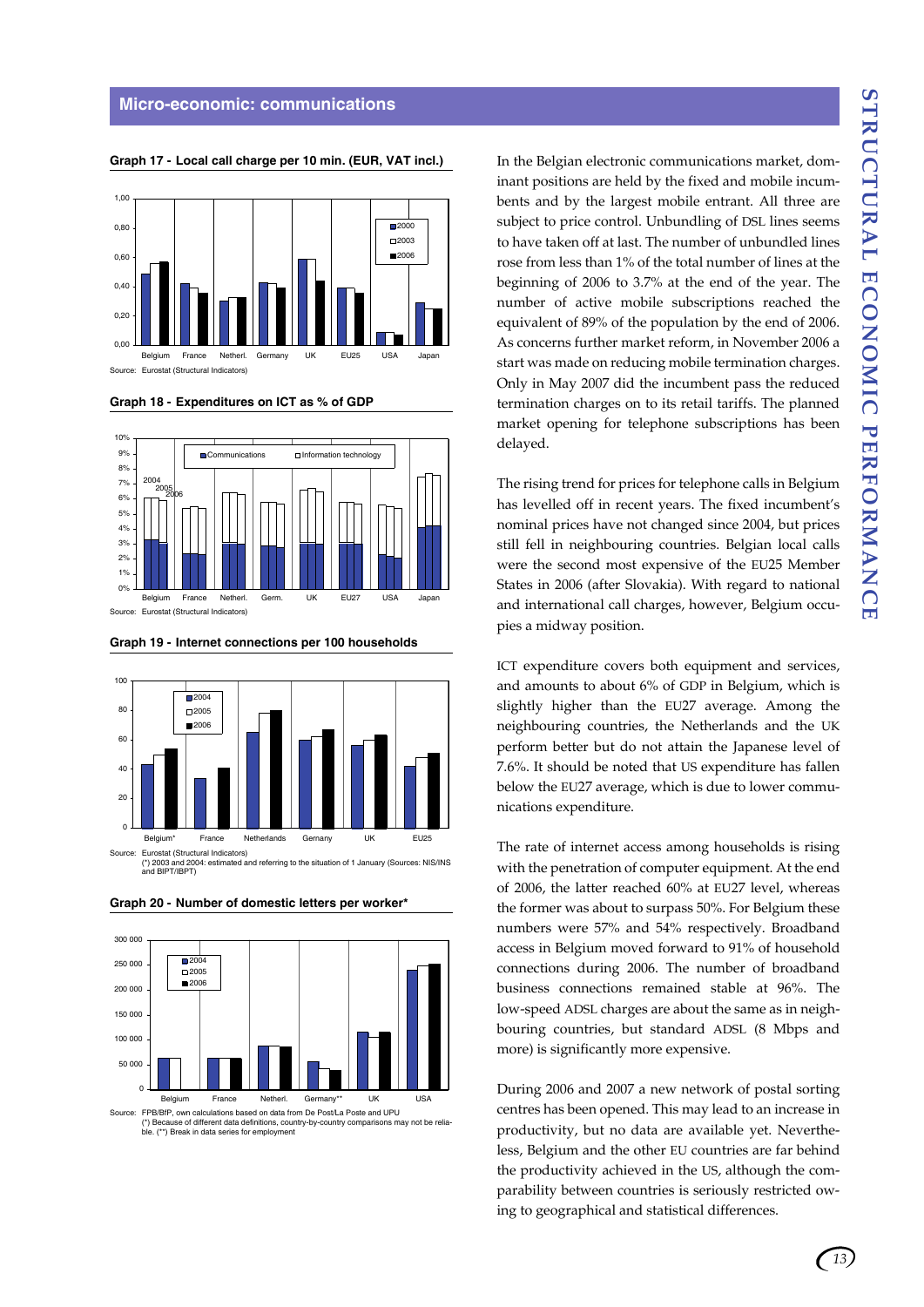# Eurostat (Structural Indicators) (\*) Total state aid, excluding support for railways, but including support for agriculture and 0,0%  $0.5%$ 1,0% 1,5% Belgium France Netherlands Germany UK EU25 m2000 **2005**

**Graph 21 - State aid, as % of GDP\***

**Graph 22 - Openly advertised public procurement, as % of GDP\***



**Graph 23 - Transposition deficit of internal market directives\***



**Graph 24 - Index of product market regulation, scale 0-6\***



(\*) The stronger the regulation, the higher the index<br>(\*\*) Unweighted average of EU15 and Poland, Czech Republic, Slovak Republic and Hun-<br>gary (1998: no index for Luxembourg and the Slovak Republic)

Since 2003 Belgium has ranked among the countries giving the lowest state aid per euro of GDP. During the years before, Belgium's level was around the 0.5% mark, but in 2003 a fall to 0.4% was observed. In 2005 only Greece, Luxembourg, the UK and the Netherlands gave less. In the EU25 state aid fell from 0.64% of GDP in 2000 to 0.59% in 2005.

In 2001 the Stockholm European Council asked Member States not only to reduce state aid but also to redirect aid towards horizontal objectives. For every year since 1997, Belgium has achieved or has been close to the 100% horizontal objective. The only other countries achieving this objective are Luxembourg, Sweden, Estonia and the Czech Republic. As laid down in the State Aid Action Plan 2005-2009, Belgian aid was granted to SMEs, R&D activities and regional development. Other countries have other priorities for aid allocation, such as saving energy and protecting the environment.

After a period of steady growth during the 1990s, openly-advertised public procurement in the EU15, as a percentage of GDP, has stabilised. On average, 2003 was a peak year but this was partly caused by a one-off very high performance for the UK (7.3%). Belgium had a relatively high performance in 1999, but did not improve further. It thus fell from  $5<sup>th</sup>$  position in 1999, to  $10<sup>th</sup>$  in 2005 (19th of the EU25). Of the former EU15 countries, Spain had the best performance in 2005 with 4.3%, but many of the New Member States performed better.

After the EU25 average transposition deficit of internal market directives fell for the first time below the 1.5% target in December 2006, the European Council set a new 1% target to be reached in 2009. Belgium is well on its way to achieving that target. The actual deficit was 1.5% in May 2007, down from 2.4% two years before. The twelve New Member States are performing well. Seven of them have already achieved the new 1% target, whereas only two EU15 Member States did so (Denmark and Germany).

Belgium has played a part in the impressive progress on overall product-market reform. This includes reforms on state control, barriers to entrepreneurship and barriers to trade and investment.<sup>1</sup> This progress has been made by all OECD members, with Belgium remaining very close to the average of the EU15 plus the largest four New Member States. The UK, the US and Australia kept their leading positions.

fisheries

<sup>1.</sup> Source: Conway, P., V. Janod & G. Nicoletti, 2005, Product Market Regulation in OECD Countries: 1998 to 2003. *Economics Department Working Papers* No.419. OECD, Paris.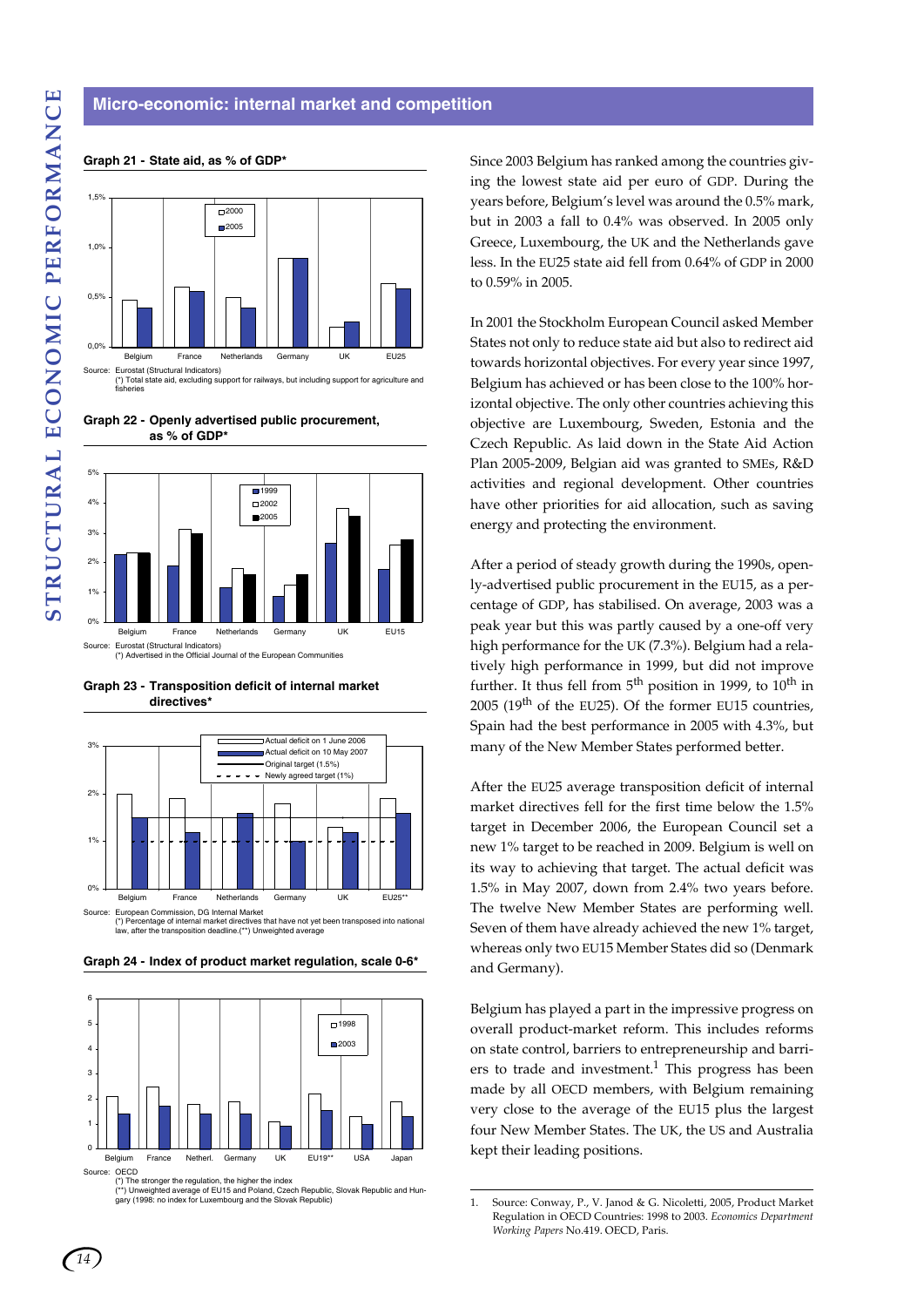

**Graph 25 - Gas prices for industry, in EUR/GJ\*** 

**Graph 26 - Electricity prices for industry, in EUR/kWh\*** 



**Graph 27 - Energy prices for households (1 January 2007; Belgium=100)\***







The evolution of gas prices is mainly driven by oil prices. Until mid-2004, gas prices for industry (see Graph 25 for a definition) were moving close to the EU15 average. The 2004-2005 price increase started with a lag of half a year and was less pronounced than in other countries. This made Belgian prices fall below the EU27 average and the neighbouring countries. When taxes are included, there has been hardly any change in ranking over the last few years. From 2000 to 2003 electricity prices for industry (see Graph 26 for a definition) were above those of the neighbouring countries and the EU15 average. Just as for gas, the recent price increase started later than in other countries. A decrease of 8% was observed during 2004, to be followed by a 25% increase up to mid-2007. With taxes included, Belgium's position did not change, but a divergence from the EU27 average was observed during 2005-2006 because of tax increases.

For households, based on a four-person family, the recent trends are different to those for industry. Gas prices stayed very close to the EU averages until mid-2006, and then fell remarkably. Electricity prices did not diverge from the EU27 average during 2005. Rather, they converged to become almost equal to the EU15 average from early 2006. Based on the limited data already available for the first half of 2007, gas prices seem to have fallen to their 2005/2006 levels, while electricity prices have been stable. This also holds for industry.

When taxes are included, remarkable differences appear. Taxes in the Netherlands are very high, raising prices up to those of Germany for gas and even higher for electricity. Taxes in the UK are very low, strengthening its position among the cheapest of the analysed countries. Taxes on electricity in Belgium increased significantly during 2004.

Between 1999 and 2005, freight traffic by rail increased significantly in Germany, Great Britain and the Netherlands, while it increased only moderately in Belgium and fell dramatically in France. According to the Rail Liberalisation Index 2007, the former three countries then ranked in the top four most liberalised countries of the EU27, whereas Belgium and France were ranked 18<sup>th</sup> and  $23^{\text{rd}}$ , respectively<sup>1</sup>. In a growing transport market, the stability of Belgium's level of rail traffic has translated into a falling market share. Compared to other land transport modes, rail accounted for only 13% of freight in Belgium in 2004, whereas it had accounted for 21% in 1990.

*15*

<sup>1.</sup> Kirchner, C., 2005, *Rail Liberalisation Index 2007*, IBM. Note that Cyprus and Malta have no railways, so France is actually ranked third last.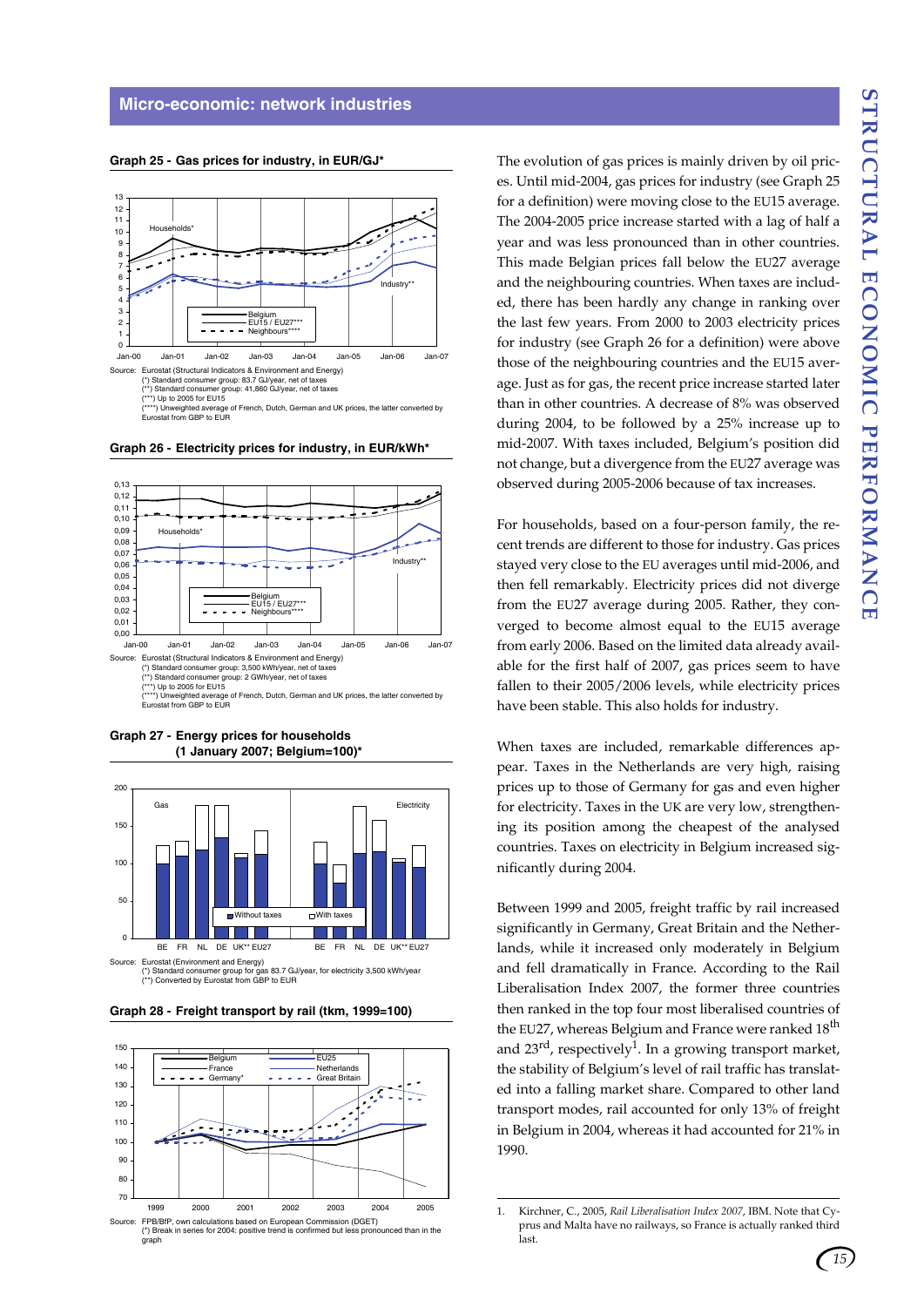# **Micro-economic: taxation and business climate**



#### **Graph 29 - Implicit tax rates (2005)\***

**Graph 30 - Changes in implicit tax rates, %-points (2001-2005)**



**Graph 31 - Total entrepreneurial activity index, in %\***



**Graph 32 - E-government online availability** 



Specific shifts in taxation have been observed for Belgium. The implicit tax rate on labour was further reduced (by almost 1%-point) while the taxation on capital increased (+ 5.1%-points) between 2001 and 2005. The implicit tax rate on consumption increased (+1.2%-points).

Fiscal reforms, based on targeted reductions in employers' social security contributions and on a reform of direct taxation have led to a drop in the implicit tax rate on labour from 44.3% in 1998 to 42.8% in 2005. The implicit tax rate on labour in Belgium remains, however, the highest among the countries reviewed here. At the same time, the Belgian implicit tax rate on capital increased substantially while no major changes in legislation took place. Since 2005, a system of notional interest rates has been introduced with the aim of removing the fiscal discrimination against financing with own funds, rather than with borrowed capital. During the period 2001-2005, the implicit taxation on labour has decreased in Germany even more than in Belgium, while it increased somewhat in the Netherlands, France and the UK. Taxation on consumption has been remarkably stable in most countries. In all tax domains, fiscal pressure was stronger in Belgium in 2005 than in the (base-weighted) EU27.

The quality of the business climate is closely related to the level of dynamism in entrepreneurship. The Total Entrepreneurial Activity (TEA) Index measures the proportion of the people actively involved in the setting up of a business. The deterioration in Belgium in 2006 is due to a decline in the "nascent entrepreneurship" indicator, which measures start-ups from scratch. Start-ups seem to be concentrated in the "high-potential" category, innovation-based companies.

Developments in e-government reflect the efforts made by public authorities to help firms to evolve in a competitive framework and to stimulate private initiatives. The E-gov online availability indicator measures the percentage of the 20 basic services that are available online. All countries show strong improvements. Usage of these services, however, does not increase in line with availability. This is particularly true for the usage of e-gov services by companies.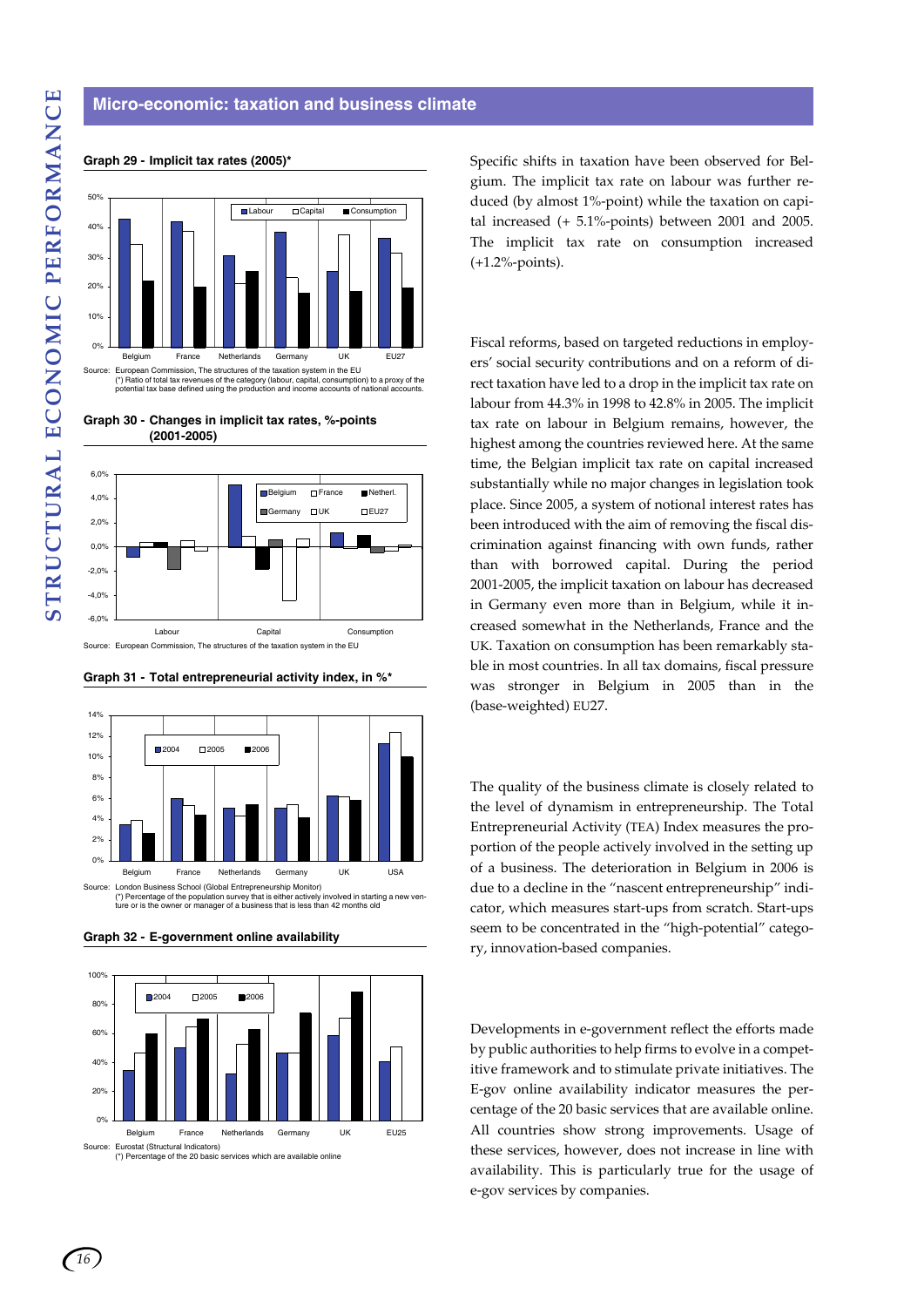### **Labour market: participation**



#### **Graph 33 - Average exit age from the labour force**







**Graph 35 - Youth unemployment rate (-25 years)**





The Belgian female employment rate has been going up constantly since the beginning of the nineties and is catching up with the European average. In 2006, it amounted to 54%, which is still 3.4%-points under the European average<sup>1</sup>.

The Belgian employment rate of older workers is one of the lowest in Europe (32.0% in 2006 against 43.6% in the EU25). It has been rising since the mid-nineties and catching up strongly with the EU25 average, but not yet sufficiently (European target: 50% by 2010). Because of the strong increase, especially for women, the average exit age from the Belgian labour market, at 60.6 years in 2005, is no longer the lowest in the EU and has almost attained the European average (60.9 years). The 'Generation Pact' intends to raise the legal age of conventional early retirement to 60 in 2008 (the average exit age for men was already at 61.6 years in 2005).

Expressed as full-time equivalents, employment rates at the European level are less dispersed than employment rates per person. It shows the diversity of scope for reduced-time work (part-time, temporary work, etc.) in the Member States. Part-time work is widespread in the Netherlands, where the employment rate decreases from 73.2%, when calculated per person, to 56.4%, when calculated in full-time-equivalent units. Part-time work is also widespread in the UK and in Germany. The scope for reduced-time work in Belgium is close to the European average. In 2005, the full-time-equivalent employment rate amounted to 56.3%, which is 1.8%-points under the EU25 average, as against 3.3% in 2003.

At the beginning of the decade, youth unemployment increased in many European countries as well as in the US. This increase can be explained by weak economic growth. In Belgium this factor countered efforts to improve young people's inclusion, notably through the measures of the Generation Pact. Although it diminished for the first time in 2006, the youth unemployment rate still remains high (20.5%) in Belgium at 3.5%-points above the EU25 average.

As far as the gap between the male and female unemployment rates is concerned, a downward trend can be noted across Europe. The gender-linked difference in Belgian unemployment rates has decreased clearly since the end of the nineties. In 2004, it went up again and stabilised at about 2%; in 2006, it was above the European average (1.4%). The wage gap between men and women in Belgium is amongst the lowest in the European Union.

<sup>1.</sup> For the overall employment rate, see the section "Productivity and employment" above.

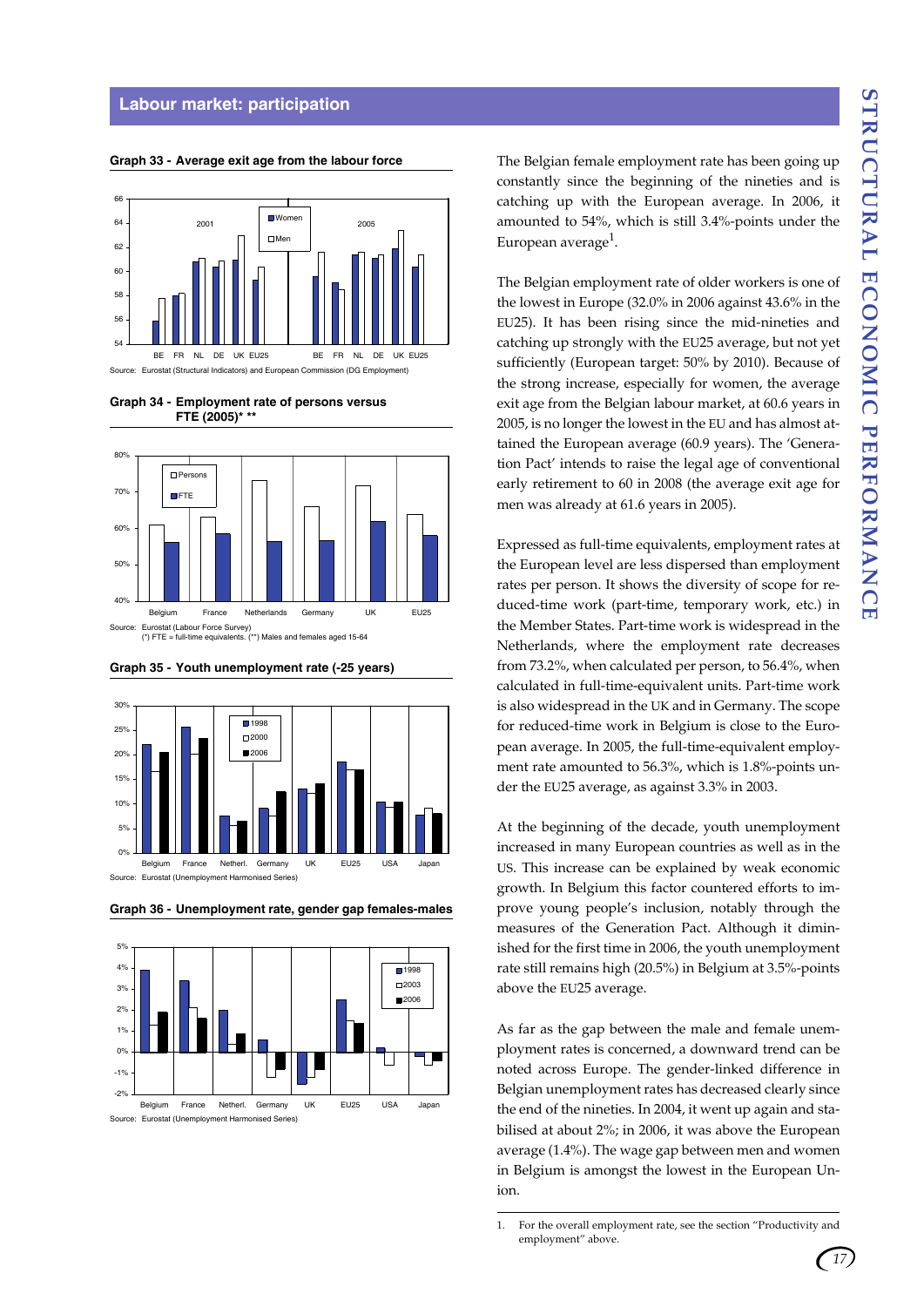# **Labour market: social cohesion**

#### **Graph 37 - Long-term unemployment rate\***







(\*) Share of persons with an equivalised disposable income below the risk-of-poverty threshold, which is set at 60% of the national median equivalised disposable income (after social transfers).

**Graph 39 - Diversity of contractual and working time arrangements (2006)**



**Graph 40 - Taxation of low-wage earners\***



curity contributions, expressed as a percentage of the total labour costs of the earner, de-<br>fined as gross earnings plus the employer's social security contributions plus payroll taxes<br>(where applicable). This structural

The long-term unemployment rate is an indicator of the effectiveness of active and preventive measures stimulating the inclusion of disadvantaged people in the labour market. The position of Belgium improved until 2001, and then worsened. Since 2005 the Belgian rate exceeded that of the Union (for the first time since 1999). The German rate has clearly got worse.

Between 2000 and 2005 there was a rise in the poverty risk rates. This also indicates weaker inclusion of those most excluded from the labour market. The deterioration in poverty risk rates is strongest in Belgium and Germany, whereas the rate in the Netherlands and in UK has stagnated. Social transfers correct the primary distribution of incomes, thus reducing the risk of poverty. The size of these transfers varies from country to country: in 2005, it was relatively high in Belgium, France and the UK, which still has the highest risk of poverty.

The diversity indicator shows how flexibile employment legislation is with respect to the diversity of contractual and working-time arrangements. The Netherlands has the highest indicator as a result of the intensive application of part-time labour, which is on an almost completely voluntary basis (only 6.1% of the Dutch workers report involuntary part-time work). France has the lowest indicator, and, surprisingly, Germany seems to have better results than UK. The flexible working possibilities that result from the Belgian legislation and its increasingly intensive use bring Belgium close to the European average.

Innovative and adaptable forms of work organisation should be reconciled with security and health at work. The indicator of the number of serious accidents has diminished within Europe. In Belgium, the occurrence of such accidents is the lowest in Europe and is dropping rapidly.

In Belgium, as in Germany, the tax burden on low-paid workers remains high, even though it has continuously decreased since the end of the nineties due to tax reforms and targeted measures aimed at cutting personal social security contributions. The significant cuts in employers' social security contributions that have already been agreed are not sufficiently targeted at the low-paid.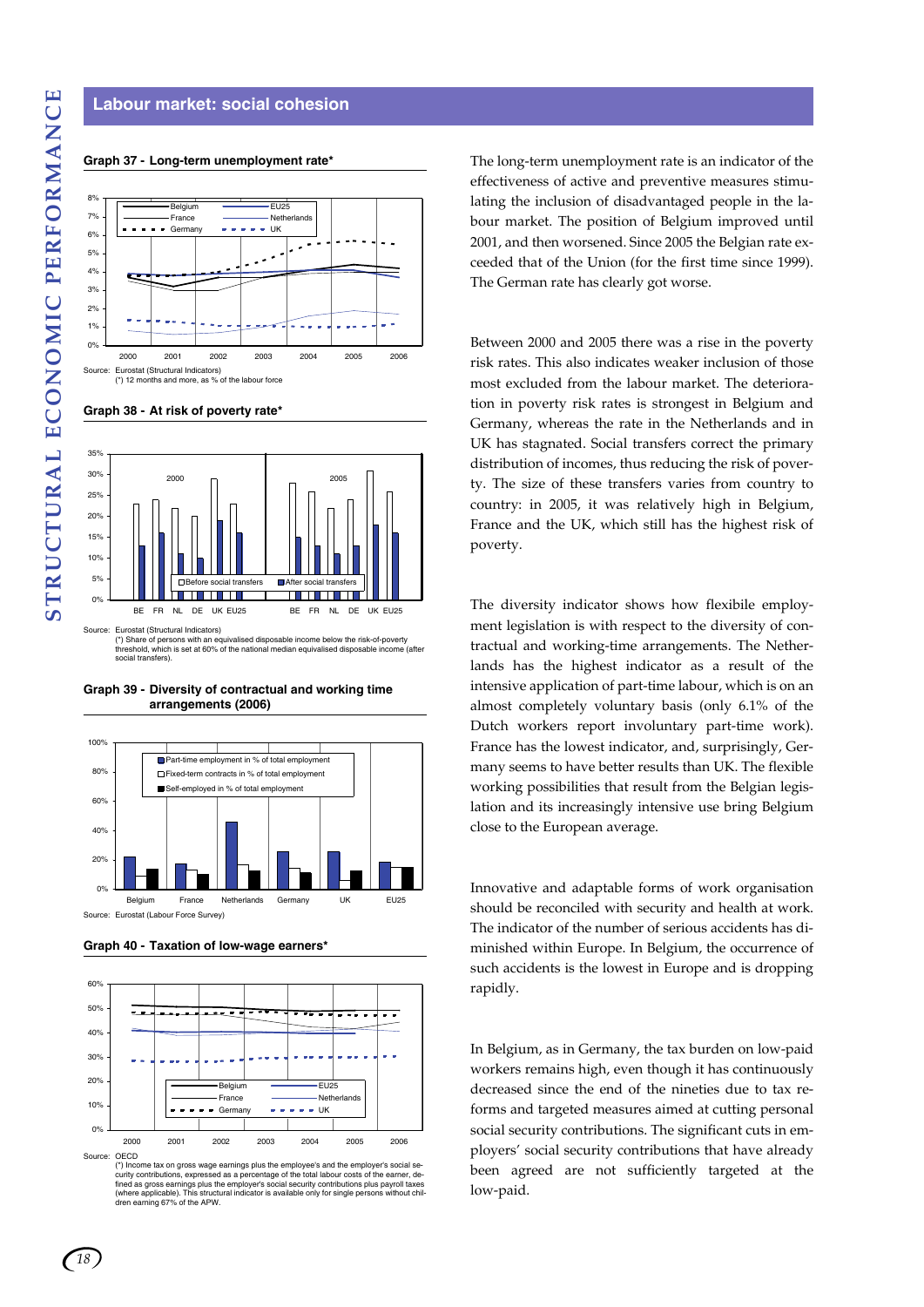#### **Labour market: education**



**Graph 41 - Public spending on education (2004)\***

**Graph 42 - People with higher education\***





**Graph 43 - Graduates in science & technology, in ‰\***

**Graph 44 - Participation in life-long learning\* \*\***



Human capital is a crucial factor in a knowledge-based economy, where ideas and knowledge are central elements in the innovation and growth process. Moreover, the availability of a skilled labour force is essential for competitiveness. For the optimal utilisation of human capital, it is necessary to provide training opportunities throughout careers and to anticipate shortfalls in the supply of specific skills.

Within the EU27, the proportion of public expenditure on education is relatively high, even in countries with a small share of public spending in terms of overall GDP. In Belgium, a relatively high proportion of public spending is allocated to education. In 2004, about 6.0% of GDP (shown along the curved dotted lines in Graph 41) or 12.2% of total public expenditure was devoted to education, which is, in both cases, above the European average (5.4% of GDP spent on education in 2004) and the level in Japan (4.7%), but below the level in the US where in 2004 expenditure on education amounted to 7.5% of GDP.

With regard to the supply of advanced skills, the percentage of people aged between 25 and 64 with tertiary education is considerably higher in Belgium (31.5% in 2007) than the EU27 average (23.3%) and is still increasing. However, due to large variations in educational systems, differences between countries must be interpreted carefully. Because of their important role in the national innovation system, the supply of new graduates with training in science and engineering is of great interest. Although this share has increased during recent years, it is still significantly lower than in France, the UK and the EU27, but higher than in Germany, the Netherlands and the US.

In a context of continuously developing technology and business practices, it is essential for social and competitive reasons that people can acquire new knowledge and skills at any time in their working lives. As such, the notion of life-long learning covers all learning activities undertaken in a wide range of environments in order to improve knowledge and skills. These may be related to personal, social or employment objectives. Participation in life-long learning, after having improved significantly in Belgium during previous years, dropped again, from 8.3% in 2005 to 7.5% in 2006. Moreover, the participation rate is still below the EU27 average (9.6%) and the Lisbon objective (12.5% by 2010).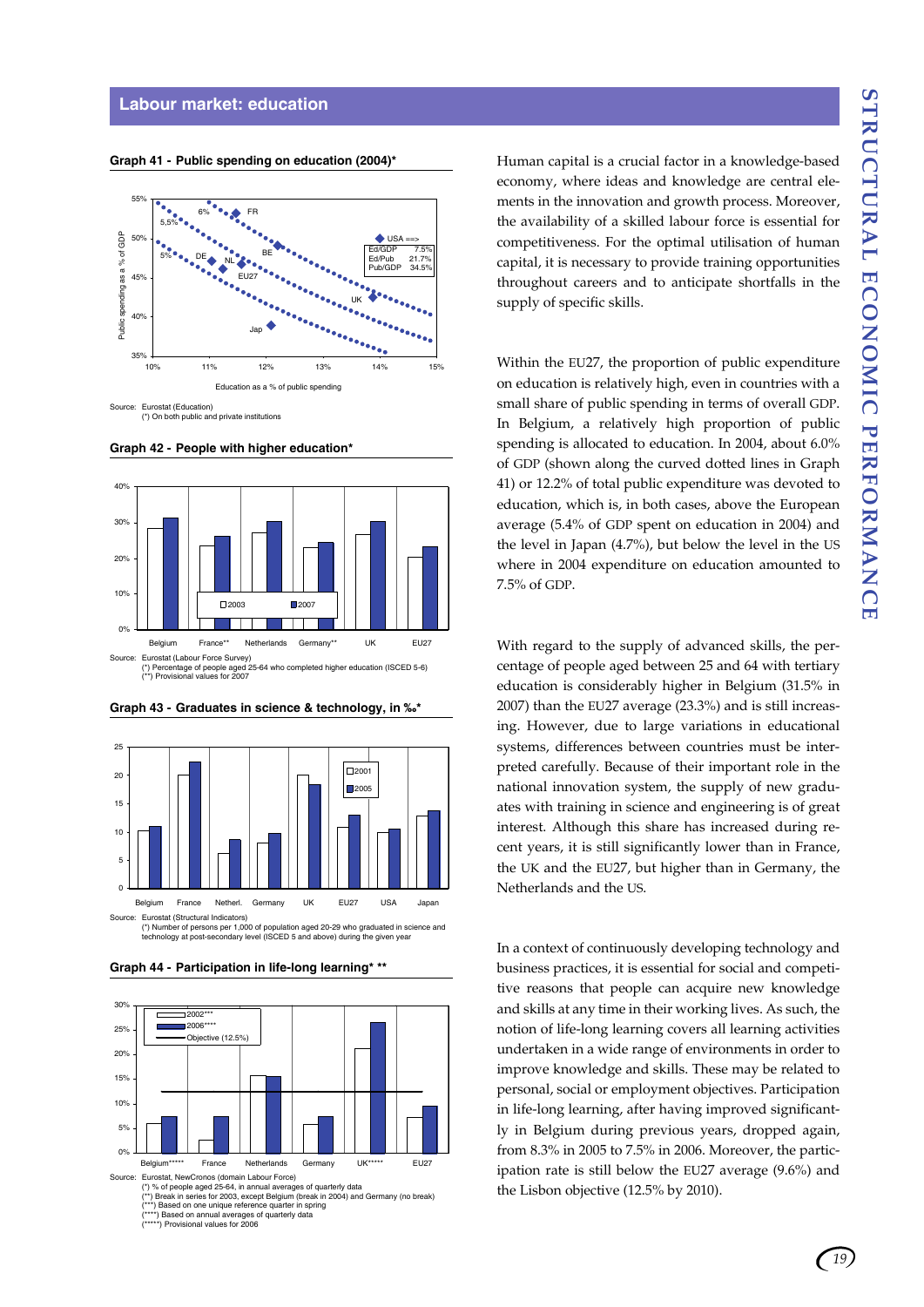The publication of the fourth Federal Report on sustainable development implements the Belgian Act of 5 May 1997 *on the Coordination of Federal Sustainable Development Policy.* This Act institutes a strategic process of reporting, planning, implementation and monitoring in order to introduce these policies in Belgium at the federal level. This report proposes two long term (2050) sustainable development scenarios and assesses the existing situation, including the current policy on sustainable development.

The fourth Federal Report is based on a systemic model (called *TransGovern*, presented in the third Report and in STU 4-05) that links changes in the living conditions of society to government policies. It also applies a *backcasting* methodology for developing alternative 2050 scenarios, with the aim of achieving sustainable development objectives (SDO) based on commitments endorsed by the international community. An initial version of these scenarios was built according to a participatory approach combining *scenario workshop* to *expert panel* methods, with a panel of 15 experts from outside the Federal Planning Bureau. These future scenarios are presented for the living conditions in Part 1 and for federal policies in Part 2 of the Report, while the present situation are described for the living conditions in Part 3 and for the federal policies in Part 4.

The analysis of the evolution of living conditions in four sub-systems of the Belgian society (*consumption and society, production and society, energy, food)* identifies current trends concerning driving forces, pressures and capital degradations which can now be anticipated. These are major societal trends linked to demography (such as *individualisation, ageing, changes in family structure* and *migration*) and consumption and production (such as *tertiarisation, the information society, technologies* and the *use of raw materials*), having an impact, inter alia, on the *energy* and *food* sub-systems. Some of the negative pressures that these trends exert on the three capitals of development are unsustainable (such as *increased elderly dependency, threats to public health, climate change, scarcity of natural resources,* etc.) and pose, therefore, long term risks to budgetary balances.

The evaluation of the present situation also covers the existing sustainable development policy of the two Federal Sustainable Development Plans (2000-2004 and 2004-2008) as well as of 24 federal thematic plans across all departments. The overall assessment of the implementation of the two Federal Sustainable Development Plans shows that most of their measures have been implemented but that information is missing on the implementation of a significant proportion of them (15% for the first and 39% For the second). The Report also analyses 24 thematic policy plans developed at the federal level to assess their structure and cross-cutting links from a sustainable development perspective.

Two scenarios of living conditions evolution help to visualise the transition towards a world developing sustainably. The proposed vision of the world by 2050 is marked out with a set of 21 SDO's which relate to the protection and the recovery of the human, environmental and economic capitals. They are named *Pyramid* and *Mosaic* and lead from the existing situation to a world in 2050 that has reached both the SDO's and a pattern of sustainable development. Their paths are described for the four abovementioned sub-systems and largely based on reversals of the above-mentioned unsustainable trends.

One of the main differences between these two scenarios is the degree of international coordination of policies. This coordination is reinforced in *Pyramid*, and remains stable in *Mosaic*. Another difference is the type of technical progress and the balance between technological changes and changes in human consumption and production patterns. The transformation of the economy is more oriented towards *Industrial Ecology* or *Circular Economy* in *Pyramid* and more towards *Service Economy* (or *Economie de la Fonctionalité)* in *Mosaic.* This implies that the proposed changes in human consumption behaviour are less demanding in *Pyramid*. On the other hand, Energy efficiency is improved by more than a four-fold increase in the two scenarios but grows faster (4.6) in *Mosaic* than in *Pyramid* (4.2), while labour productivity grows faster in *Pyramid* than in *Mosaïc*.

Scenarios of federal government policies provide guidance for policies that would support the transition to sustainable development following the paths of *Pyramid* and *Mosaic*. These should relate to at least five key principles of sustainable development. Policy proposals at the Belgian federal level for the above-mentioned subsystems in the short (2008-2010) and longer (2010-2050) terms concern *support to international policy, coordination of Belgian federal policy, corporate social responsibility* as well as *consumer social responsibility.*

*"Accélérer la transition vers un développement durable, 4ème Rapport fédéral sur le développement durable", "De transitie naar een duurzame ontwikkeling versnellen, 4de Federaal Rapport inzake duurzame ontwikkeling", Task Force Sustainable Development FPB, 2007 The Report comes with a Synthesis Report and a presentation folder.*

*The Report exists in French and in Dutch.*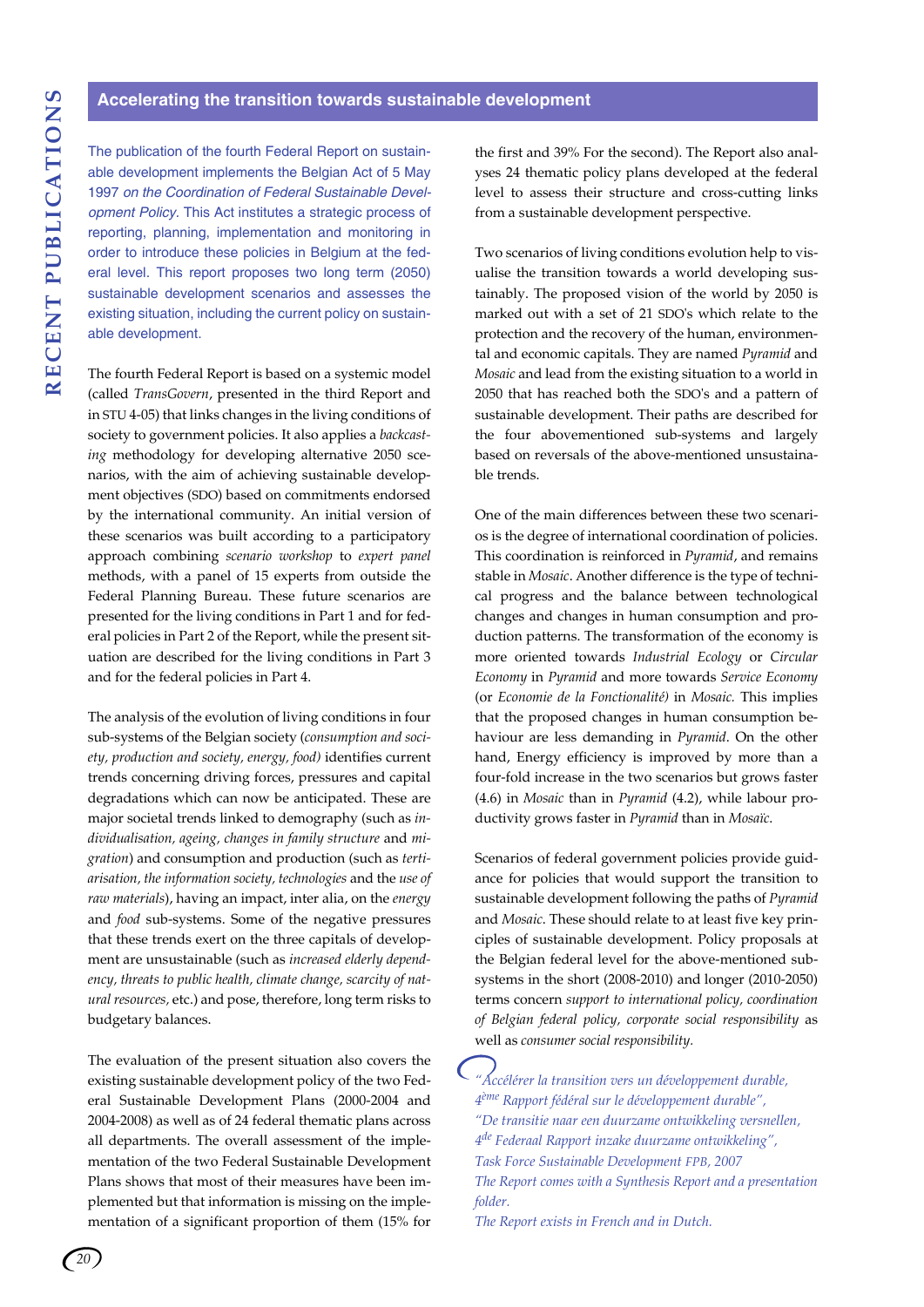Every three years, the Federal Planning Bureau releases a publication on the long-term energy projections for Belgium, based on the energy model PRIMES. This Planning Paper is the third in the series and puts the emphasis on the link with climate change. Amongst other things, a baseline and a selection of emission reduction scenarios for the period after 2012 are described.

#### **Baseline**

Under baseline assumptions, national requirements for coal and natural gas rise between 2000 and 2030, mainly because the nuclear power plants are phased out. The surge in renewable energy sources (RES) is noticeable (4.2% on average per annum): in 2030 they represent 5.2% of the total national energy requirements. The energy intensity of GDP falls every year by 1.9% on average, notwithstanding an economic growth of 1.9% p.a. and a growing population (0.2% p.a.). Final energy demand increases by 10% during the period 2000-2030. During that same period, electricity production expands from 82.6 TWh to 112 TWh and is mainly generated by fossil-fuel-based thermal power units (99 TWh), while RES produce the balance (13 TWh), as the last nuclear plant closes down in 2025. In 2030 the share of RES covers 12% of power production. Between 2000 and 2030, the total installed capacity expands by 50% because of (1) growing electricity demand (+1% p.a.), (2) diminishing net imports, (3) a larger share of (intermittent) RES that necessitate back-up capacity. Translated into energy-related  $CO<sub>2</sub>$  emissions, this boils down to an increase of 25.2 Mt (from 114.7 Mt in 2000 to 139.9 Mt in 2030). In 2030, the  $CO<sub>2</sub>$  emission level is 32% higher than registered in 1990, the base year of the Kyoto Protocol.

#### **Post 2012 scenarios**

Because this  $CO<sub>2</sub>$  level is unsustainably high, the baseline analysis is complemented by scenarios in which  $CO<sub>2</sub>$  or GHG emissions are reduced. The impact of these reductions on primary and final energy demand and on power production is scrutinised. A selection of reduction scenarios is made according to three methodologies. First, a reduction objective at the European level is determined (reduction of *European* GHG by 30% in 2030 compared to the level obtained in 1990), which translates into a carbon value (200 EUR/t CO<sub>2</sub>) that is identical for all economic sectors and countries. The implementation of the carbon value has, through behavioural changes in consumption and technology choice, an impact on the Belgian energy system and its  $CO<sub>2</sub>$  and GHG

emissions that differs according to the energy policy context, i.e. whether there is access to nuclear power or not.

Second, a Belgian objective is specified (reduction of *Belgian* energy-related CO<sub>2</sub> emissions by 15% in 2030 compared to 1990). Again, in this case, different energy policy options (access to nuclear power, to carbon capture and storage or to neither) can help to realise this target:. The reduction principle stays the same: objective carbon value change in the behaviour of the energy producers and consumers (consumption, technology choice) in such a way that the objective is met.

The third methodology considers the impact of energy efficiency. The Energy Efficiency Green Paper of 2005 stated that with today's technology, it is possible to save around 20% of European energy consumption by an increase in energy efficiency on a cost-effective basis. Several directives have been adopted that, when fully implemented, will help to exploit large parts of this potential. The modelling of this *effi*-scenario assumes the full implementation of these directives.

# **Main results**

Some key results of the three types of scenarios (1 baseline, 5 emission reduction scenarios and 1 energy efficiency scenario) are briefly described. For the emission reduction scenarios, the national requirements for natural gas and the share of RES rise the most when nuclear energy is not part of the energy mix. The non-nuclear emission reduction scenarios also have the lowest energy consumption. When nuclear energy is allowed, the production (and consumption) of electricity augments the most.

The impact of the *effi*-scenario can mainly be seen in the final energy consumption and in the electricity generation (that, in its turn, influences the natural gas' needs). The share of RES in national energy consumption and electricity production changes only slightly compared to the baseline.

*"Energievooruitzichten voor België tegen 2030 in een tijdperk van klimaatverandering, Perspectives énergétiques pour la Belgique à l'horizon 2030 dans un contexte de changement climatique",*

*D. Devogelaer, D. Gusbin, Planning Paper 102, October 2007.*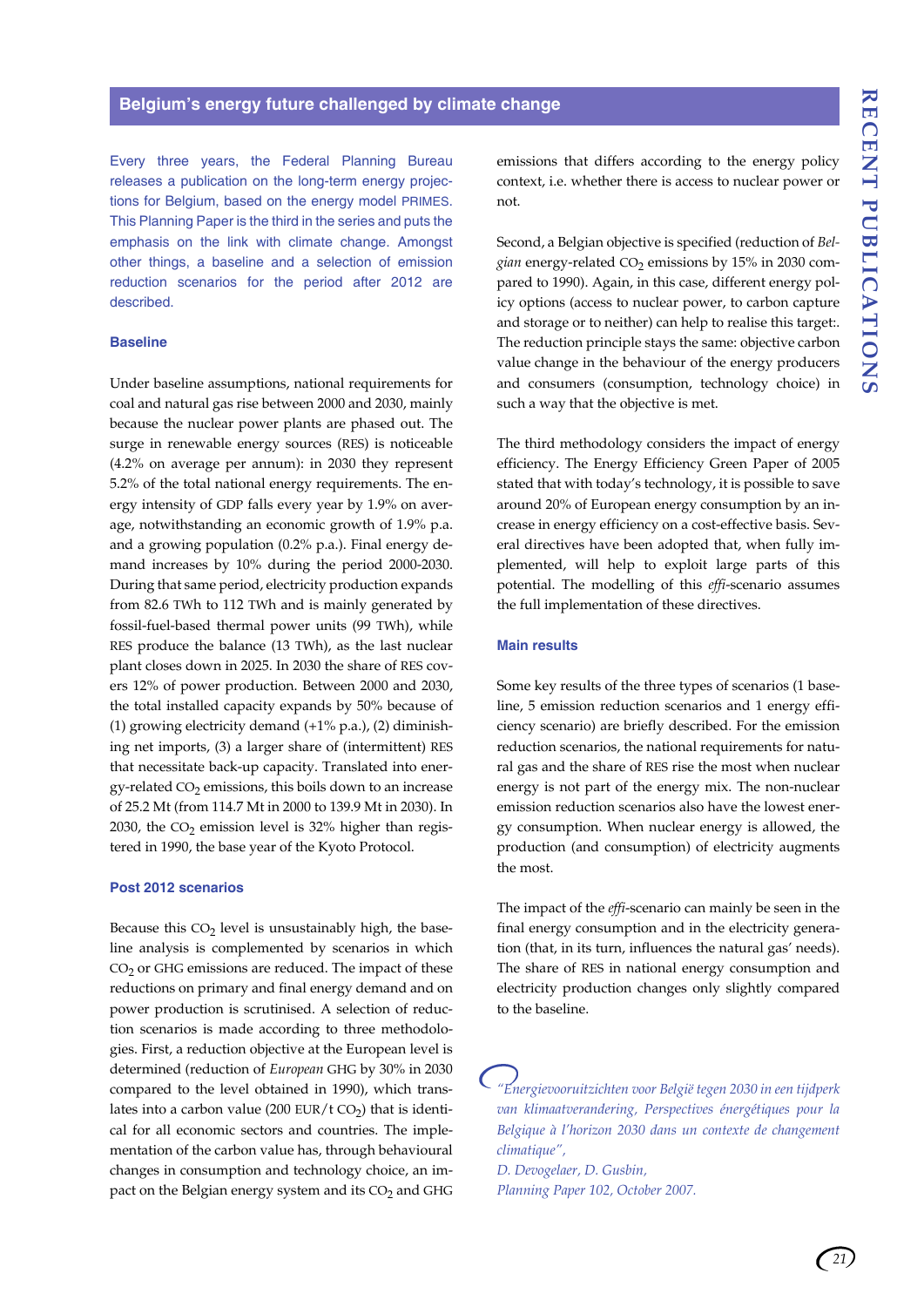# **Qualitative employment multipliers for Belgium, results for 2000 and 2002**

This paper introduces the notion of qualitative employment multipliers. For each final demand product, a set of employment multipliers was computed. Each of these gives the use of an employment type characterised by gender, age class, professional status, education level or labour regime. The paper describes a method for compiling qualitative employment multipliers and shows results based on disaggregated employment and input output data for 2000 and 2002.

Employment multipliers give the direct and indirect employment generation of final demand expenditures. The indirect employment is generated by the chain of suppliers to the firms that directly produce goods and services for final consumption, exports or investments. Qualitative employment multipliers provide a link between final demand products and disaggregated employment data at the industry level. This involves homogenising employment data, for which few methods have been put forward in the literature. In the paper, this is done using industry technology. We argue that it is impractical and less appropriate to homogenise disaggregated employment data using commodity technology, but draw no definitive conclusions on this matter.

The paper includes total employment multiplier results for Belgium. An example is the case of manufacturing in 2000. While only 16% of all workers were employed in manufacturing, final demand for manufactured goods was responsible for 24% of cumulated employment. The cumulative employment approach reallocates all indirect employment towards the final demand products that use it. What is allocated to manufactured goods is deducted from other products, since total cumulated employment equals total employment.

The 24% of employment generation is still low compared to the 38% share for manufactured goods in final demand. This is due to the high level of capital intensity of the industrial production process, resulting in a low absolute employment multiplier of manufacturing. A million euro of final demand expenditure on manufactured goods lead to the cumulated employment of 7.7 persons, while for final demand in general this was 12 persons.

In qualitative terms, final demand for manufactured goods generated 30% of (cumulated) male employment and 28% of low-skilled employment, but only 17% of female employment and 14% of part-time cumulative employment. The low share of part-time workers in manufacturing already partly explains its low absolute employment multiplier.

The paper proposes three, more developed, descriptive uses of qualitative employment multipliers. In the first, qualitative employment multipliers are used to identify the final demand products that generate the most low-skilled employment. We found that 10 goods or services, representing only 6.3% of total final demand were responsible for 17.1% of the cumulated low-skilled employment.

The second application is in the context of the technology-skills literature. Qualitative employment multipliers are a good measure for testing the relation between the production of new goods and services (such as ICT) and the use of high-skilled labour. The technology–skills literature expects this relation to be positive. We found that in 2000, 34% of cumulative employment generated by final demand for ICT goods was tertiary schooled. For ICT services this was 40%. For non-ICT goods and services these figures were down to 22% and 35% respectively. Still, a million euro spent on ICT services generates less tertiary schooled employment than does a million spent on non-ICT services.

In the third application, employment multipliers were generated for the major components of final demand based on the product composition of these components. Our results confirm predictions derived from trade theory that Belgian exports use less (cumulative) employment than consumption and investment. Thus the famous Leontief Paradox did not arise for Belgium in 2000. As for the use of high-skilled labour, a new paradox did arise though, because it was government consumption - which faces the least international competition - that made the most intensive use of tertiary schooled workers.

With its final demand share of 16.2%, government consumption was responsible for 26.5% of cumulative employment generation and as much as 40% of tertiary schooled employment in 2000. Most of this 40% was generated by education services (47%), followed by social work services (28%). The low employment multipliers for exports translated their final demand share of 45% into a cumulated employment share of 33% in 2000. Their cumulative employment share of tertiary schooled workers was limited to 28%.

Finally, the paper shows some of these results for 2002 and discusses the updating of qualitative employment multipliers.

*"Qualitative Employment Multipliers for Belgium, results for 2000 and 2002", B. Van den Cruyce , J. Wera, Working paper 15-07, November 2007.*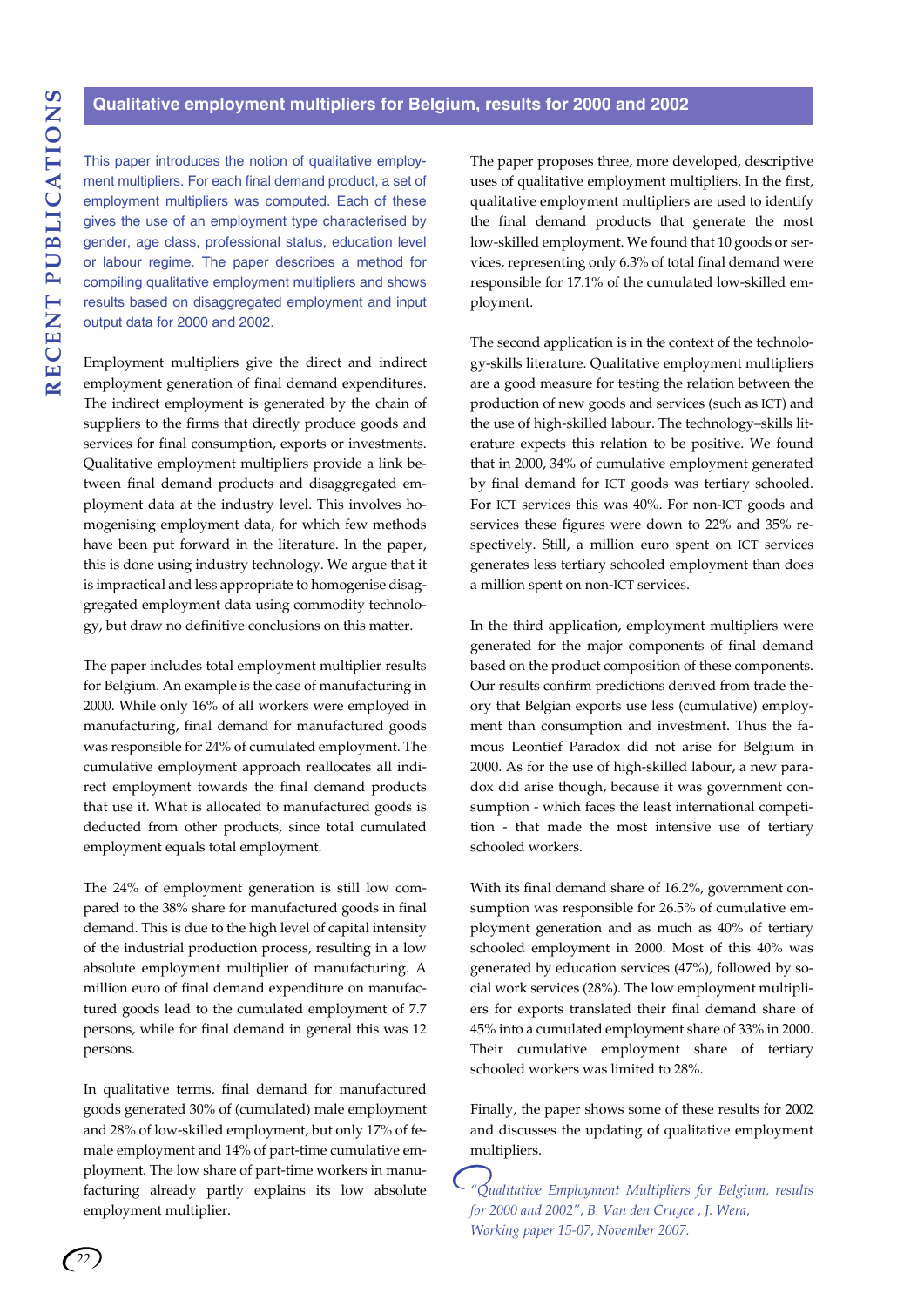# **An analysis of recent measures concerning the pension scheme for the self-employed**

The Generation Pact and, before that, the Councils of ministers held in Gembloux and Ostend, have led to adjustments in the pension scheme for self-employed workers: an increase in the minimum pension, welfare adjustments (including the "welfare bonus"), a pension bonus and adjustment of pension penalties ("malus"). The MoSES model was used to estimate the budgetary cost of these reforms and to assess their impact on the average pension benefit for the self-employed. The Working Paper first gives a general survey of the model and its new functionalities (some of which have been specially developed in order to model the new measures) and presents the results of the simulations.

MoSES (Model of the Self-Employed Scheme) makes forecasts about the average annual pension of self-employed workers, in co-ordination the long-term modelling system MALTESE. The first version of MoSES took the following parameters into account: sex, type of activity (on which the level of income depends), type of career (homogeneous or mixed), career length, type of pension (retirement pension, survivor's pension), and the pension tariff (for a household or a single person) chosen by each individual. It then projected the "stock" of pensioners on the basis of the sex, marital status and age of the beneficiaries, as well as the pension tariff and the type of pension. In the new version, an essential variable has been added: the age of retirement (a specific career length is associated with each age and entry category). With the new version, it is now possible to make a double projection at the level of the stock: a projection for the beneficiaries of the minimum pension and a projection for other beneficiaries (each of them receiving a specific average pension benefit). From now on, it will be possible to analyse several characteristics of the evolution of the average pension in the self-employed scheme. It shows, for instance, that the growth rate of the average pension benefit – and, hence, of pension expenditure – depends more on the growth rate of the minimum pension – which is laid down by law – than on other variables such as income growth or the income ceilings of the self-employed.

Due to the new modelling, we can analyse a wide range of measures. Indeed, the model incorporates typical cases and stresses two essential parameters of the scheme: firstly, the minimum pension benefit is preponderant, and, secondly, the majority of beneficiaries receive a mixed pension benefit (i.e. from both the self-employed and the wage-earner scheme). The model not only assesses the budgetary cost of measures for the short, medium and long term but it can calculate their impact on the average pension benefit for all beneficiaries or for specific categories such as women, beneficiaries of homogeneous pension benefits, beneficiaries of a survivor's pension and beneficiaries of pensions that started before a particular year, etc.

By analysing the measures that have been adopted recently within the framework of the Council of Ostend and the Generation Pact, MoSES was able to highlight the fact that welfare adaptations – which, in the case of wage-earners, apply to almost all pensions – only have a limited impact on the self-employed, as a great many of them rely on the minimum pension anyway. Indeed, a welfare adaptation of 2% amounts to a mere 0.9% rise in the average pension benefit for self-employed men and a 1.2% rise for self-employed women (the reason being that even after the rise is applied, a great number of pensions remain below the minimum level). The model has also showed that raising the minimum pension has a greater impact on average pensions in the self-employed scheme. However, such a measure leaves several categories of beneficiaries aside. For example, many women who are on a very low pension would not benefit from such a measure, because they have not worked for long enough to get the minimum pension. Still, a 16% rise of the minimum pension over a period of four years leads to an average pension benefit increase of 12.3% for men and 10.1% for women in the self-employed scheme.

The pension scheme for the self-employed is more complex and far less homogeneous than the scheme for wage-earners. Some measures that are worked out with the beneficiaries of the wage-earner scheme in mind – i.e. the vast majority of pensioners – sometimes fail to reach their objective or have a different impact in the self-employed scheme.

*"Coût budgétaire et effet sur la pension moyenne des mesures récentes dans le régime des travailleurs indépendants - une analyse réalisée par une version adaptée du modèle MoSES" B. Scholtus,* 

*Working Paper 16-07, December 2007.*